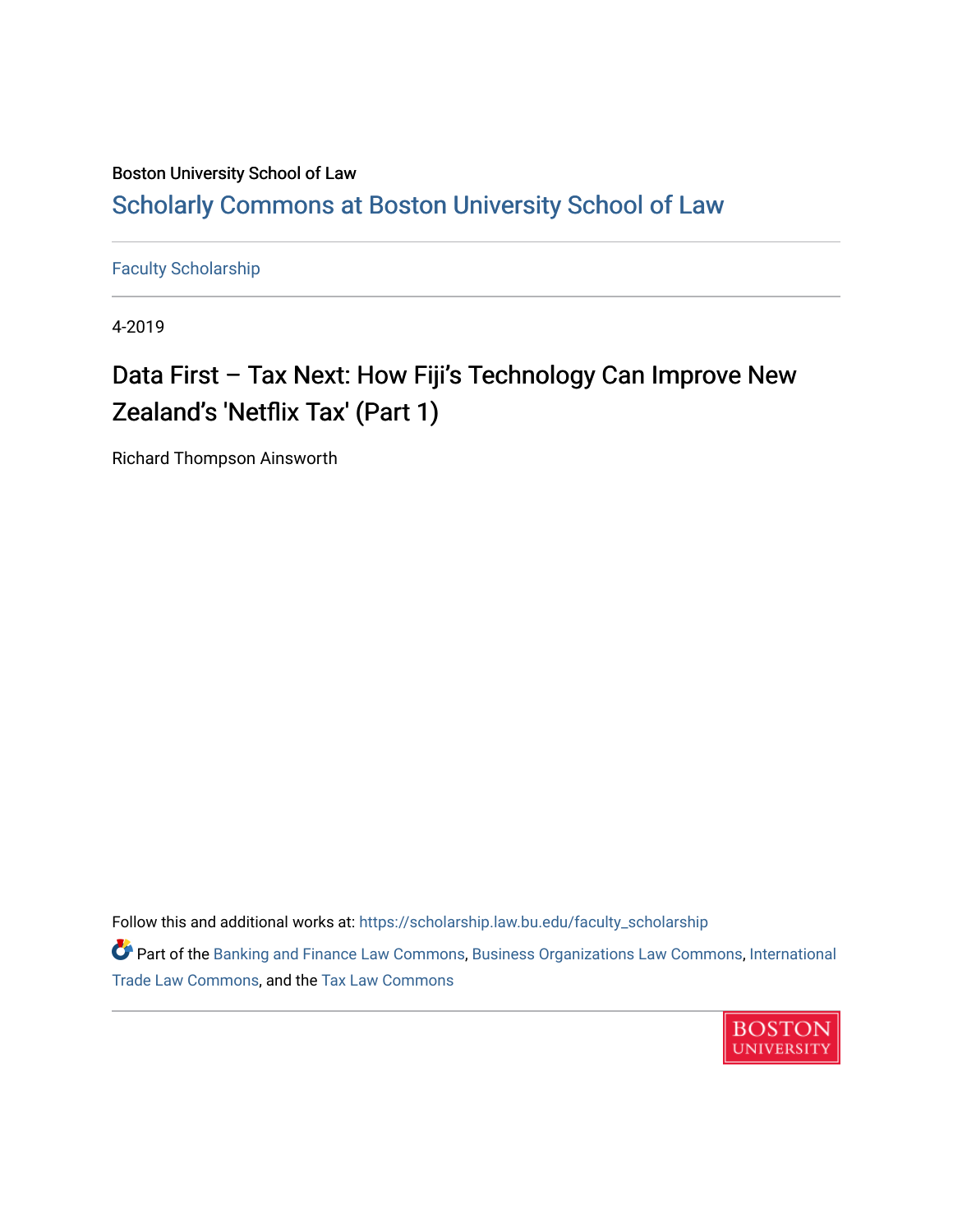# DATA FIRST – TAX NEXT: HOW FIJI'S TECHNOLOGY CAN IMPROVE NEW ZEALAND'S "NETFLIX TAX" (Part 1)

## Richard T. Ainsworth

Over the past decade the VAT in the South Pacific has been changing. More change is coming. Change is needed in both the larger economies (Australia and New Zealand) and the smaller ones (the Pacific Island Countries or PICs).1 The changes we see currently are propelled by cross-border remote sales of services and low-value goods.

There is considerable pressure on all VATs (not just those in the South Pacific) to respond to technology-accelerated cross-border sales. However, the pressure is particularly intense for residence-based VAT systems, and residence-based VATs are the norm in the South Pacific.

The government response in the South Pacific is not uniform. The larger economies have relied on statutory remedies; the smaller economies are turning to technology. The larger economies are crafting complex, extra-territorial compliance provisions targeting remote sellers. The smaller economies are mandating secure digital invoices, real-time reporting, with mechanisms for proof of audit, that is setting the stage for a B2C reverse charge mechanism, and later adoption of a blockchain-based information exchange.

Press attention is being drawn to the larger economies through catchy newspaper headlines. There is the "Netflix Tax" (for rules directed at cross-border supplies of services)2 and the "Amazon Tax" (for rules directed at cross-border supplies of low-value goods).3 Less press coverage is captured by the technology advances in the smaller economies. The headlines in Fiji, for example, are not exactly attention-grabbing. Fiji has announced the adoption of electronic fiscal devices (EFDs), a VAT monitoring system (VMS), and the Fiji Revenue and Customs Service (FRCS) is promoting its free app called "the Receipt Verificator."<sup>4</sup>

Clearly, technologists are approaching remote sellers differently than are statutory draftsmen. In a residential VAT a technologist will focus on improving domestic (residential)

<sup>1</sup> The Pacific Island countries are: Cook Islands (NZ dependency), Fiji, Kiribati, Republic of Marshall Islands, Federated States of Micronesia, Nauru, Niue, Palau, Papua New Guinea, Samoa, Solomon Islands, Timor-Leste, Tokelau (NZ dependency), Tonga, Tuvalu, and Vanuatu. Fiji is the largest country in the group which has a population of about 2.3 million, covering hundreds of islands over an area that is roughly 15% of the globe's surface. Eleven of these sixteen island countries have a VAT.

In the period from 2002 until 2012, Tonga, Niue and Tuvalu joined Papua New Guinea, Fiji, Vanuatu, Samoa and the Cook Islands in implementing a GST or VAT. Plans for the introduction of a VAT are still working their way through the political system within the Federated States of Micronesia and the Marshall Islands. In addition, a VAT was introduced in Kiribati in 2014, and Timor-Leste imposes a sales tax on imported goods and on some designated services.

<sup>2</sup> Harsh Arora, *Understanding Australia's "Netflix Tax"* 80 TAX NOTES INTERNATIONAL 931 (December 14, 2015) <sup>3</sup> *Government Announces "Amazon Tax" to Tax Online Goods* (May 1, 2018) Radio New Zealand (RNZ) *available* 

*at*:<https://www.radionz.co.nz/news/political/356351/govt-announces-amazon-tax-to-apply-gst-to-online-goods> <sup>4</sup> Fiji News, *Companies to install EFD system by June*, (December 17, 2017) *available at*: <http://www.fbc.com.fj/fiji/58054/companies-to-install-efd-system-by-june>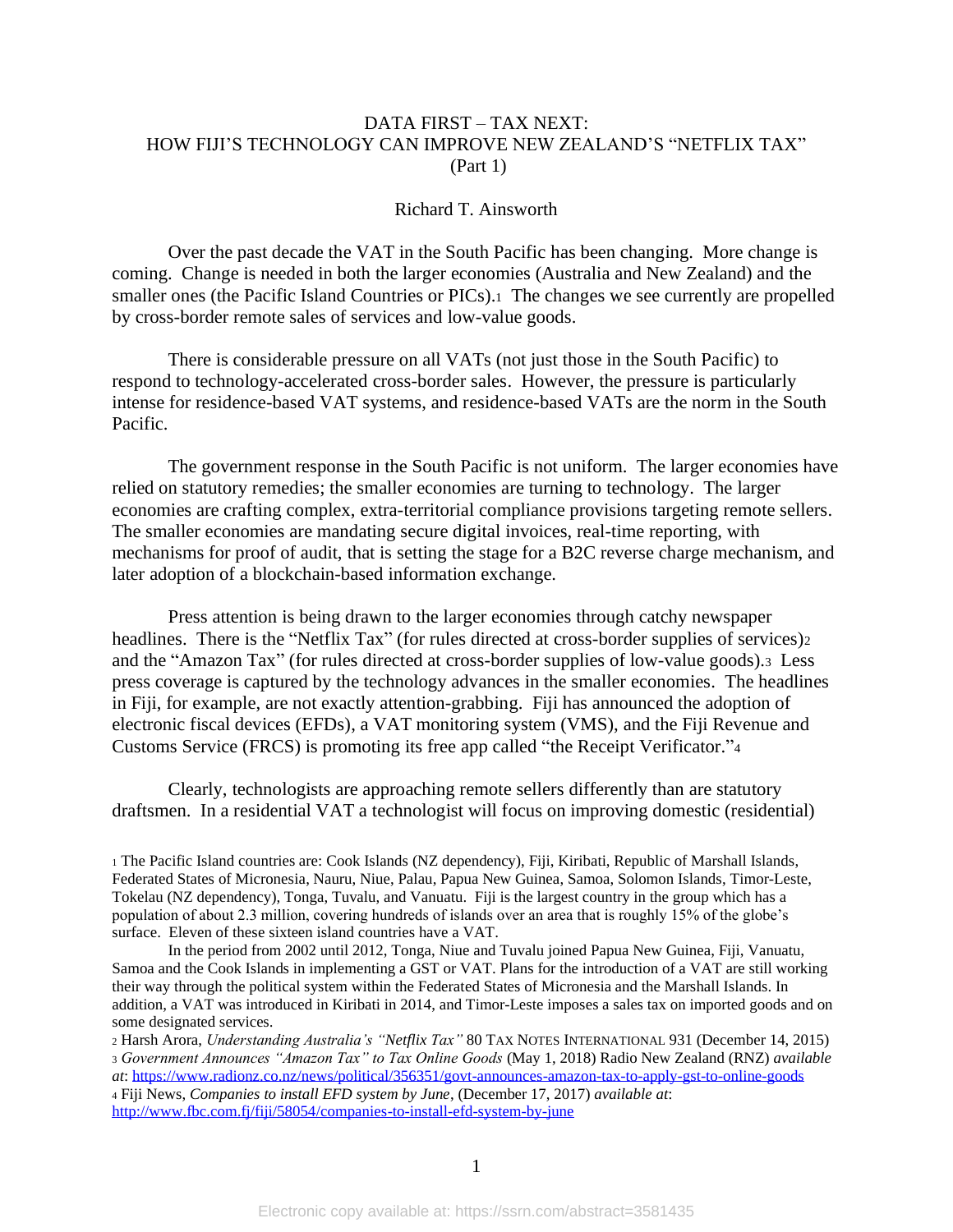compliance. No *new* extra-territorial tax (requiring non-residents to help collect and remit it) is added. Instead, there is simply a push for more granular data and an effort to capture each taxable transaction in real-time. Technologists are digitally preserving the supply chain. Each step is recorded so that the receipt of cross-border services, or the purchase of even the smallestvalued goods can be minutely identified and subjected to tax under existing rules.

An additional level of enforcement may be needed. It too will be technology-based, and should borrow from the Brazilian prioritizing of digital over paper records known as SPED (*Sistema Publico de Escrituracao Digital* or the Public System for Digital Accounting).5 SPED, or something similar, is undoubtedly part of the trajectory of Fiji's digital reform. It should be part of New Zealand's "Netflix Tax."

Considered narrowly, this series of papers is a specific proposal that New Zealand's "Netflix Tax" should be reconfigured and strengthened with the technological vision that is embedded in Fiji's VAT reform.

Considered more broadly, this is a multi-part comparative study of the way a "Netflix Tax" should be adopted. It starts with New Zealand's reform, a *statutory fix* to the current problem, and then considers how New Zealand could benefit from Fiji's technology. It suggests that if Fiji's *technological fix* to the remote services problem had been considered by New Zealand, then the "Netflix Tax" would be simpler to administer, and the remote services transactions would be far easier to audit.

But these papers go further. They also indicate that New Zealand, or any jurisdiction that follows this path, should very quickly be able to craft a digital B2C reverse charge mechanism. The potential to do so is inherent in the full development of Fiji's technology. In addition, such a jurisdiction should be ready to migrate to a multijurisdictional blockchain where a real-time information exchange is possible. Such a blockchain is the *next very necessary step* in modern cross-border VAT administration.<sup>6</sup>

The revenue threat posed by cross-border sale of low-value goods (the "Amazon Tax") will be considered in a separate paper.<sub>7</sub>

*Why focus on New Zealand and Fiji?*

<sup>5</sup> Newton Oller de Mello, Eduardo Mario Dias, Caio Fernando Fontana & Marcelo Alves Fernandez, *The Implementation of the Electronic Tax Documents in Brazil as a Tool to Fight Tax Evasion, PROCEEDINGS OF* THE 13TH WORLD SCIENTIFIC AND ENGINEERING ACADEMY AND SOCIETY (WSEAS) INTERNATIONAL CONFERENCE ON SYSTEMS (2009) 449, 453, *available at*: [http://dl.acm.org/citation.cfm?id=1627575&picked=prox.](http://dl.acm.org/citation.cfm?id=1627575&picked=prox)

<sup>6</sup> It is important to realize that Fiji's reform is underway as this paper is being drafted, and there is no public declaration of how Fiji intends to respond to the "Netflix" and "Amazon" situation, but we can "connect the dots" or "follow the direction" of the reform and intuit what "should be" the Fijian approach. If this "presumed approach" turns out to not be adopted, or adopted in a different manner, then this portion of the paper will constitute the authors "proposals for change."

<sup>7</sup> At the present time New Zealand's position on the "Amazon Tax" is no more than a proposal sketched in a discussion document. A full examination of the New Zealand approach is premature. Inland Revenue, Policy and Strategy, *GST on low-value imported goods: An offshore supplier registration system – A government discussion document* (May 2018) *available at*:<http://taxpolicy.ird.govt.nz/sites/default/files/2018-dd-gst-low-value-goods.pdf>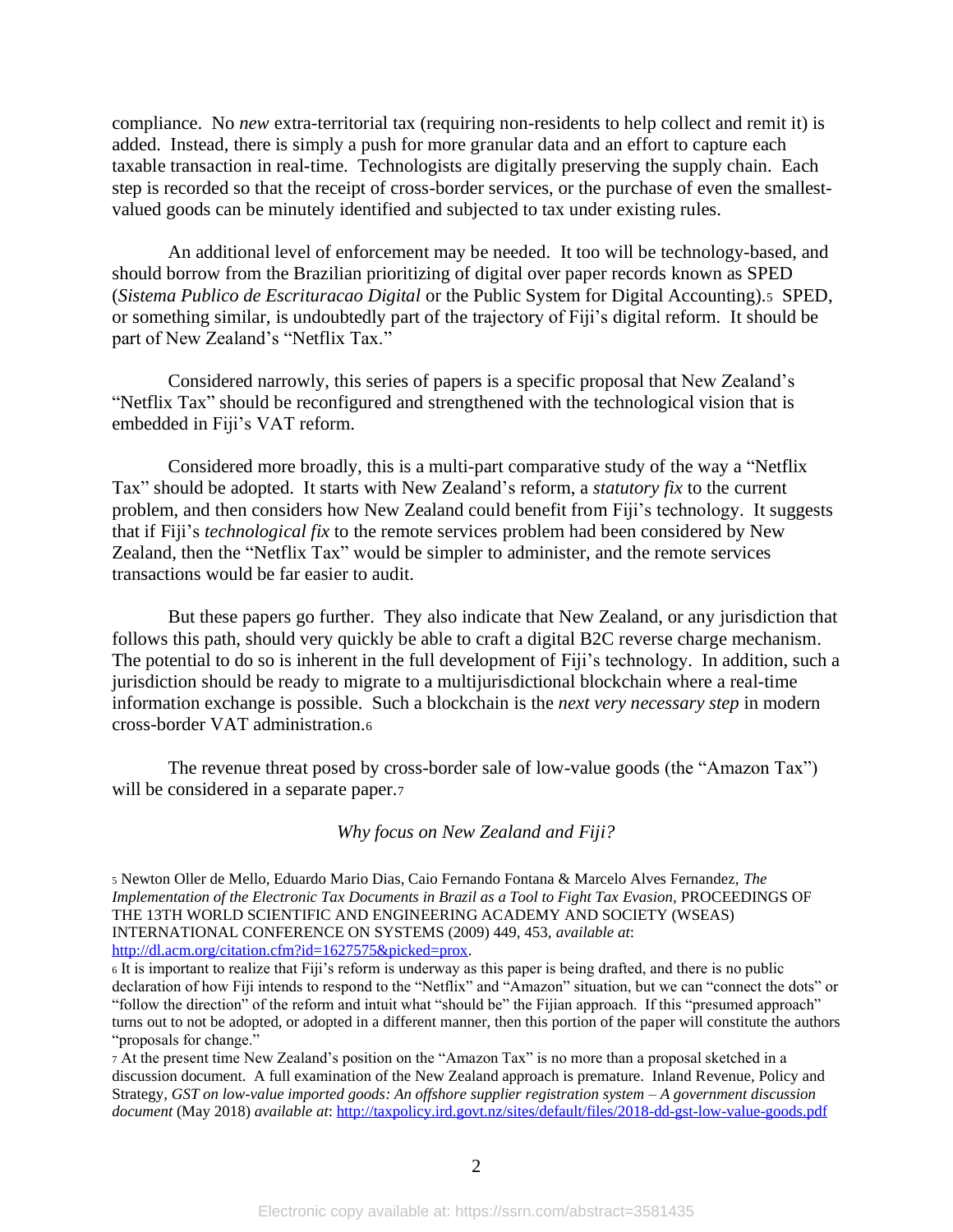New Zealand and Fiji are tax policy leaders in their respective economic groups (the large island and small island economies of the South Pacific). The New Zealand Goods and Services Tax (GST) is the universal model for the VAT in the South Pacific. Fiji is the largest, and most influential of the PICs, and like most of the PICs it adopted the New Zealand GST (in 1992), "… with very little change (other than calling it a VAT instead of a GST)."<sup>8</sup>

In the 1980's New Zealand took the development-lead. The Goods and Services Tax (GST)<sup>9</sup> it created was a broad-based, single rate, *residence* VAT. It departed from the more common *source-based* EU VATs which taxed *transactions* only when they were geographically *sourced* to a jurisdiction.<sup>10</sup>

The *residential* premise of the New Zealand GST fits an island economy very well. *Residents* are taxed, because residents consume domestic value added. Borders are clearly identified, and cross-border trade is controlled through customs (at ports or airports). Nonresidents are not subject to tax, and have no obligation to assist in tax identification, collection or remission. To the extent consumption occurs elsewhere, it should be taxed elsewhere. In the New Zealand GST, there is no concern with determining the taxability of a transaction based on whether or not it is *sourced* within New Zealand. Instead, the question is: was the transaction entered into by *residents* (supplied by, and supplied to residents)?

Things have changed. Having a tax that is well suited for an old-style island economy, an economy that primarily imported *goods,* does not mean that we have a tax that is well suited for a modern island economy, where roughly equal values in goods and services are imported.

# <span id="page-3-0"></span>*Revenue losses*

According to New Zealand's Inland Revenue, "It is likely that around \$180 million of [New Zealand's] GST is forgone on cross-border services, intangibles, and goods per year (of which about \$40 million relates to services and intangibles)."<sup>11</sup> Because the Fiji and New Zealand VAT/GSTs are so nearly identical we can reasonably extrapolate rough figures for

<sup>8</sup> Rodger S. Muir, *The Goods and Services tax: Reflections on the New Zealand Experience, Six Years On*, 3 REVENUE LAW JOURNAL100 (1993) *available at*:<http://www.austlii.edu.au/au/journals/RevenueLawJl/1993/8.pdf> <sup>9</sup> A GST is a VAT with a different name.

<sup>10</sup> There are four major variants to VAT design: (a) the dominant EU model, (b) the secondary New Zealand model, and two minor application (c) the Japanese Consumption Tax, and (d) the Canadian harmonized (federal/ provincial) GST. Alan Schenk, Victor Thuronyi & Wei Cui, VALUE ADDED TAX: A COMPARATIVE APPROACH (2014) at 43. <sup>11</sup> New Zealand Inland Revenue, *GST: Cross-border services, intangibles and goods. A government discussion paper* (2015). <https://taxpolicy.ird.govt.nz/sites/default/files/2015-dd-gst-cross-border.pdf>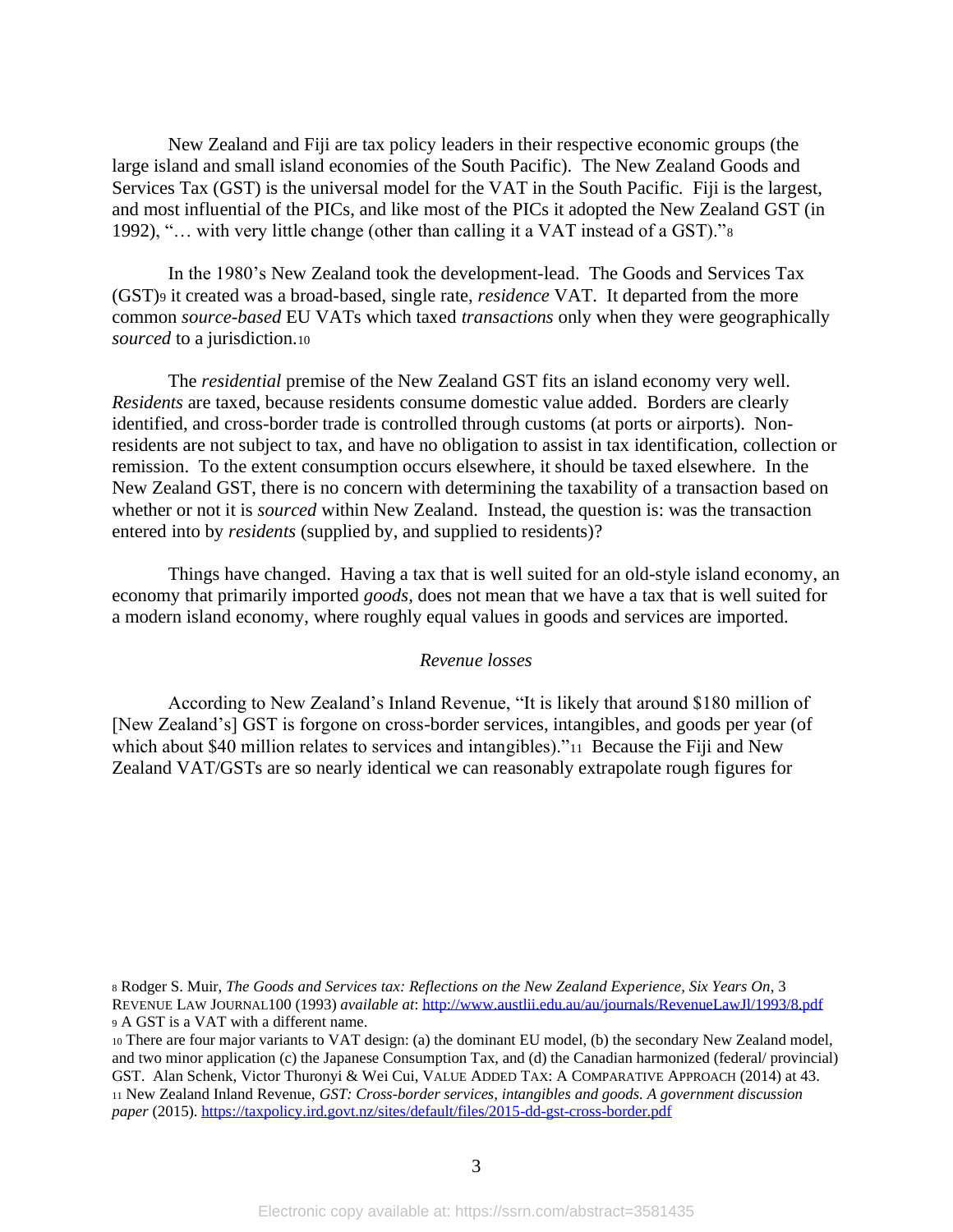losses in Fiji.12 The estimate would be that Fiji's revenue loss is within a range of 11.4% to 12.54% of New Zealand's losses, or between NZ\$20.52 million<sup>13</sup> to NZ\$22.5 million.<sup>14</sup>

# *Caught by surprise – didn't we see this coming*?

Two decades ago four IMF value added tax specialists undertook an assessment of global VAT adoption. The VAT had been introduced less than fifty years earlier, but already 120 countries embraced it. There were good reasons to try to understand how the VAT worked, why it worked, and where it worked the best. The text they produced, *The Modern VAT,*<sup>15</sup> quickly became the seminal resource for tax academics teaching comparative VAT and for VAT administrators around the world.

*The Modern VAT* does not isolate the South Pacific region, or the Pacific Island Countries (PICs) for special consideration, but it came close to doing so. The text emphasizes that, based on data available through the summer of 1999,<sup>16</sup> the VAT appeared to perform especially well in small island countries.

By the standard criteria, the VAT has … performed well in small countries, with some sign that *it has performed especially well in small islands*.<sup>17</sup>

The IMF recommended VATs for New Zealand (1986)<sup>18</sup> as well as each of the PICs including Fiji (1992).19 In its discussion of efficiency ratios *The Modern VAT* isolates Fiji for its exceptional VAT-performance.<sup>20</sup>

<sup>12</sup> The extrapolation is not exact. The tax rates are not identical. The New Zealand GST rate which was 10% initially, had been raised to 12.5%. On October 1, 2010 the rate was increased to 15%. Fiji's rates have been going in the other direction recently. As of January 1, 2017, the rate was lowered to 9%.

<sup>13</sup> 12.54% (or NZ\$22.5 million) estimate based on GDP. OECD Data records New Zealand's GDP at US\$40.69 billio[n https://data.oecd.org/new-zealand.htm,](https://data.oecd.org/new-zealand.htm) and Tradingeconomics.com puts Fiji's GDP at US\$4.63 billion [https://tradingeconomics.com/fiji/gdp.](https://tradingeconomics.com/fiji/gdp) Thus, Fiji's economy is roughly 11.37% the size of New Zealand's. <sup>14</sup> 11.4% (or NZ\$20.52 million) estimate based on combined population and GST/VAT tax rates. Fiji's population of 911,174 is roughly 19% that of the New Zealand's 4,749,598. The Fiji standard VAT rate (9%) is 60% of the standard New Zealand GST rate (15%), and its VAT rate is 66.66% that of the NZ GST. See: Worldmeters.com <http://www.worldometers.info/world-population/new-zealand-population/>& [http://www.worldometers.info/world](http://www.worldometers.info/world-population/fiji-population/)[population/fiji-population/](http://www.worldometers.info/world-population/fiji-population/)

<sup>15</sup> Liam P. Ebril, Michael Keen, Jean-Paul Bodin, & Victoria Summers, THE MODERN VAT*,* International Monetary Fund (2001).

<sup>16</sup> Id., at 8, n. 17.

<sup>17</sup> *Id*., at 169 (emphasis added).

<sup>18</sup> Richard Bird & Pierre-Pascal Gendron, THE VAT IN DEVELOPING AND TRANSITIONAL COUNTRIES (2007) at 20. <sup>19</sup> Not all people agreed with the IMF's VAT recommendation in Fiji, in the beginning when the rate was 10%, and then a short time later when the rates were increased to 15%:

One of the very questionable aspects of our current economic system has been the introduction of Value added Tax (VAT). It is a relatively new tax and was introduced in Fiji in 1992 on the recommendation of the International Monetary Fund. At the time of its introduction we were told, "It is good for you and me and Fiji."

Kevin J. Barr, *VAT of 15% - Is it Morally Acceptable?* PEOPLE'S COMMUNITY NETWORK – FIJI (August 15, 2015) *available at* [https://pcnfiji.wordpress.com/2015/08/05/vat-of-15-is-it-morally-acceptable/;](https://pcnfiji.wordpress.com/2015/08/05/vat-of-15-is-it-morally-acceptable/) Paresh Kumar Narayan, *The Macroeconomic Impact of the IMF Recommended VAT Policy for the Fiji Economy: Evidence from a Cge Model,* 15(3) REVIEW OF URBAN AND REGIONAL DEVELOPMENT STUDIES (November 2003).

<sup>20</sup> Contrasting Fiji with another large island complex in the Pacific (the Philippines), the IMF indicated: In both the Philippines and Fiji, … the standard rate of VAT is 10 percent; yet in Fiji the VAT collects over 6% of GDP in revenue whereas in the Philippines the tax yields less than 3 percent of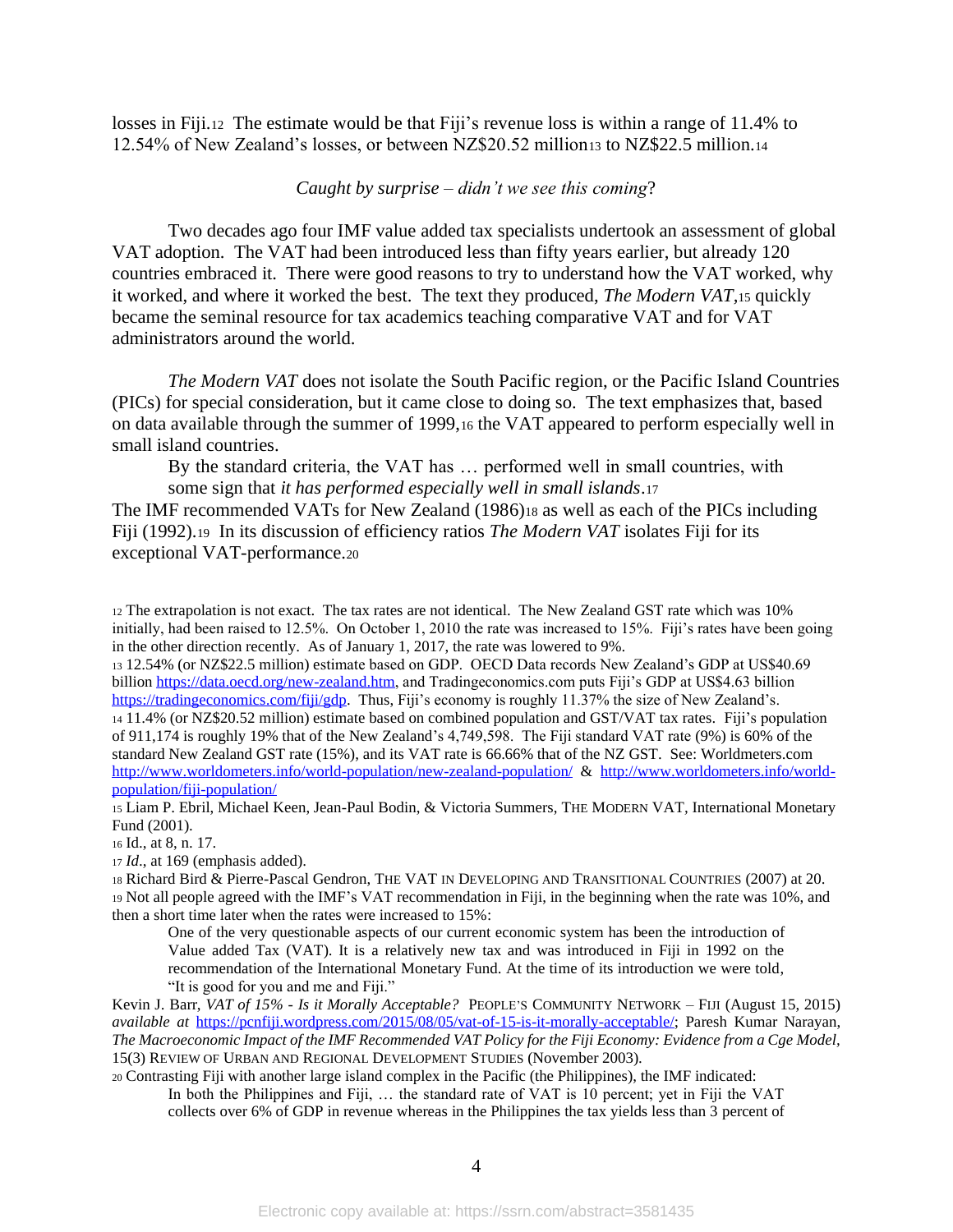The authors point to several factors that might account for the strong performance of the VAT in small islands, including "… social structures that facilitate tax enforcement [and] … protection against smuggling [that] may come with remoteness …"21 However the strongest factor is probably international trade, "… performance of the VAT is stronger, all else equal, in economies with heavier reliance on international trade … small economies tend to rely more on trade, and so would be expected to have a higher C-efficiency."22 But the IMF did not ask the next question – what happens if international trade shifts from primarily imported *goods* to imported *services*?

What the IMF did not see (and what it did not factor into its analysis for *The Modern VAT*) was that international commerce was indeed in the process of *pivoting* away from trade in goods toward more balanced trade in goods and services. It particularly did not foresee that *virtual marketplaces*<sup>23</sup> were going to "take off" in the late 1990's. Unfortunately, just as the data base for *The Modern VAT* was finalized (1999) the shift to services went into overdrive.

#### *Confirming the pivot to services*

In 2017 the IMF confirmed and quantified what it had missed earlier. There had been a clear and accelerating pivot toward *services* in cross-border trade over a 50-year period. The IMF study provides analytical-support for the shift. The shift was global.24 The study noted:

Using a newly constructed dataset on trade in services for 192 countries from 1970 to 2014, … [we have determined] that *services currently constitute one-fourth of world trade* and an increasingly important component of global production. ...

GDP. Clearly there must be significant differences of design, behavior and/or enforcement between the two VATs. [This application of] … the "efficiency ratio," defined as the ratio of VAT revenues to GDP divided by the standard rate (expressed as a percentage), [is] … widely used as a summary indicator of the performance of the VAT …

THE MODERN VAT at 40.

Even more striking are the results of *The Modern VAT's* application of Consumption-efficiency (Cefficiency) ratios to the IMF data base. C-efficiency ratio is defined as the ratio of the share of VAT revenues in consumption to the standard rate (rather than in GDP, as is the case for the "efficiency ratios"). C-efficiency ratios measure performance relative to *consumption*, rather than income. In this more refined exercise, small islands (for this purpose, "small island economies" are defined as islands with populations of under 1 million, plus San Marino. *Id*., at 5). (taken as a whole) display not only the highest *efficiency ratio* (48%), but also the highest *C-efficiency ratio* (83%) of any region or grouping of counties in the world.

The other regions have the following efficiency ratios: Sub-Saharan Africa (27%); Asia and Pacific (35%); Americas (37%); EU (plus Norway & Switzerland) (38%); Central Europe & BRO (36%); North Africa and Middle East (37%); and the following C-efficiency ratios: Sub-Saharan Africa (38%); Asia and Pacific (58%); Americas (57%); EU (plus Norway & Switzerland) (64%); Central Europe & BRO (62%); North Africa and Middle East (57%). *Id*., at 41, Table 4.1.

<sup>22</sup> *Id.*, at 169.

<sup>23</sup> A technology-based service that facilitates the sale of low-value goods (e-Bay, Amazon.com etc.).

<sup>24</sup> It needs to be noted that the IMF study only concerns exports. The data is not yet assembled on imports. It is the importation which attracts the VAT (either importation for immediate consumption [B2C], or importation for re-sale [B2B]). For the present paper an assumption is made that imports and exports of tradable services are equally spread among the members of the global community. Personal e-mail communication with Ke Wang, one of the authors of the IMF study (April 2, 2018) on file with author. The full IMF (export) database is available on the IMF web site with the paper itself.

<sup>21</sup> *Id*., at 169.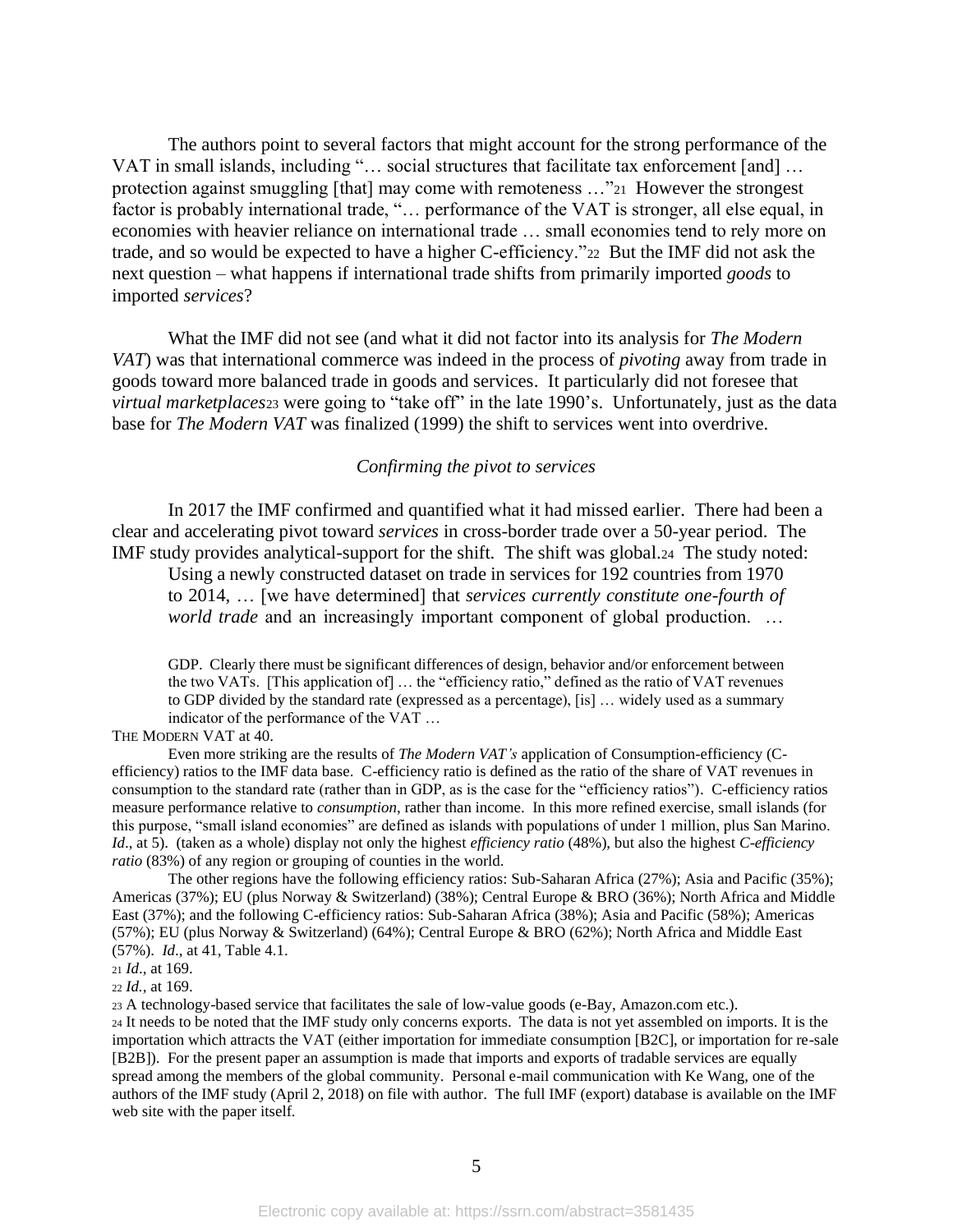*exports of services are not only gaining strong momentum… [but they are] catching up with exports of goods in many countries,* … [and] they could also trigger a new wave of trade globalization. ... The share of services export in total goods and services export has doubled from 17 percent in 1970 to over 32 percent by 2014.25

As New Zealand became aware that remote cross-border service transactions were defeating the GST, statutory draftsmen began looking at EU-styled sourcing rules for the changes. New Zealand's new rules assert (limited) extra-territorial jurisdiction over foreign suppliers based on the *sourcing of their supplies to New Zealand* (not on the supplier's *residence*).<sup>26</sup> This is a significant policy shift for a *residential VAT*.

It is reasonably clear that the broad trajectory of Fiji's current VAT reform will (when the time comes) approach the *remote cross-border services* problem in a manner very different from that of New Zealand.27 The logic of the current reforms makes this clear. Fiji has the mechanisms in place to capture the value of remotely supplied services by compelling the production of secure digital invoices on service imports that will (a) preserve the details of crossborder trade, (b) transmit transaction data in real-time to the tax authority, and (c) provide a digital mechanism (QR codes on invoices and receipts) for immediate certification of each transaction by taxpayers and government auditors. Enforcement will flow from disclosure, and should be buttressed with Brazilian-like SPED legislation making the legal enforceability of the invoice dependent on the invoice being a *fiscal invoice*. At this point Fiji will be one step removed from being the first jurisdiction to automate a B2C reverse charge (comparable in difficulty to efficiently collecting an American *use tax*).

This analysis proceeds as follows. After the overview, at (1) below, each of the six major New Zealand *Netflix law changes* is considered and then associated with a *Fijian technological response* to the same issue. There are seven major topic areas:

- 1. New Zealand GST  $&$  Fiji VAT approaches to remotely supplied services by non-resident suppliers;
- 2. Policy change why reform is necessary;
- 3. Definitional what is a "remote service," customer residency, and the main rule;
- 4. Errors in compliance what happens when a non-resident supplier makes errors – charging GST/VAT where it should not;
- 5. Marketplace rules a potential (but partial) solution to non-compliance deeming digital/ online (service) marketplaces to be taxpayers;

<sup>26</sup> There are four major variants to VAT design: (a) the dominant EU model, (b) the secondary New Zealand model, and two minor application (c) the Japanese Consumption Tax, and (d) the Canadian harmonized (federal/ provincial) GST. Alan Schenk, Victor Thuronyi & Wei Cui, VALUE ADDED TAX: A COMPARATIVE APPROACH (2014) at 43. <sup>27</sup> The Fiji approach to the taxation of cross-border services is largely based on following the logic of the current reform (which is only partially complete). Thus, the "Fiji approach" is in a sense *presumed* in this study. It is the clear "next step" in the Fiji reform.

<sup>25</sup> Prakash Loungani, Saurabh Mishra, Chris Papageorgiou, & Ke Wang, *World Trade in Services: Evidence from a New Dataset*, IMF WORKING PAPERS (abstract) *emphasis added*, February 2017 *available at*: [https://www.imf.org/en/Publications/WP/Issues/2017/03/29/World-Trade-in-Services-Evidence-from-A-New-](https://www.imf.org/en/Publications/WP/Issues/2017/03/29/World-Trade-in-Services-Evidence-from-A-New-Dataset-44776)[Dataset-44776](https://www.imf.org/en/Publications/WP/Issues/2017/03/29/World-Trade-in-Services-Evidence-from-A-New-Dataset-44776)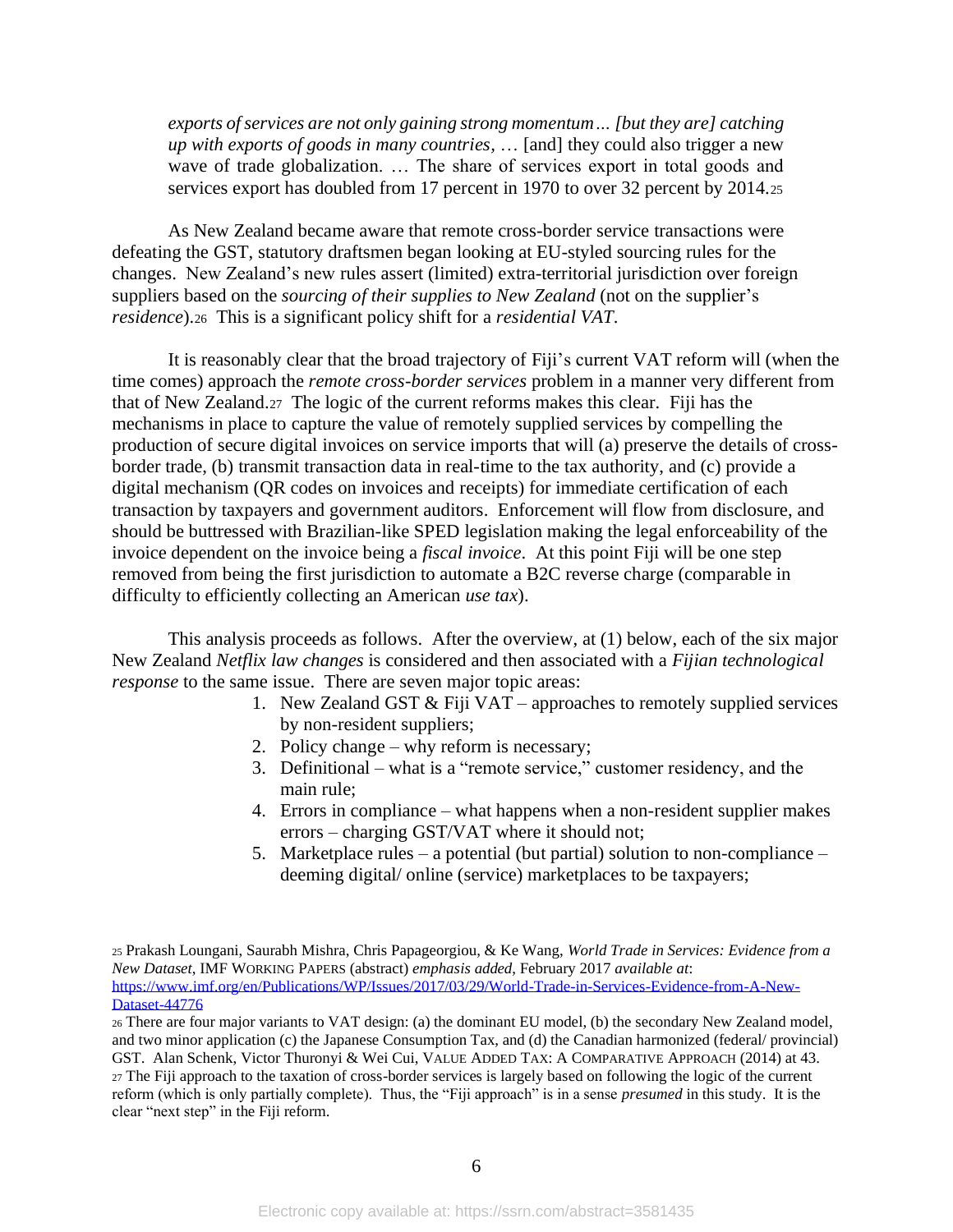- 6. B2C double taxation issues resolving problems of the final consumer being taxed in multiple jurisdictions;
- 7. Reverse charge compliance with dual status buyers.

# (1) NEW ZEALAND & FIJI'S APPROACH TO REMOTELY SUPPLIED SERVICES28

Both New Zealand and Fiji have responded to the revenue threat posed by remote providers of services. In some respects, New Zealand is further along than Fiji, although in others it is Fiji which is in the lead. The approaches should be considered together.

From a high level, there are three development phases  $-$  (a) in an initial phase: business and consumer purchasers of otherwise taxable services from remote service providers are considered exempt (actually or effectively); (b) at an intermediate phase: services supplied from remote suppliers are fully or partially taxed through the application of a B2B reverse charge provisions; and (c) in the current (and future) phase: services supplied from remote suppliers to businesses and final consumers are fully subject to tax. The mechanisms applied in the final phase are either a statutory *Netflix Tax* or a comprehensive digital invoice regime that utilizes independent, real-time, and encrypted reporting of *all taxable transactions* to the tax administration.

# *(a) Initial phase and overview*

The New Zealand GST<sup>29</sup> was drafted in 1984-1985, and introduced on October 1, 1986. The New Zealand statute was a pure residence-based tax. New Zealand did not reach the supply or the supplier of remotely supplied cross-border services. A non-resident supplier could not be a New Zealand *taxpayer* under the statute, and could not be compelled to collect the tax from a New Zealand resident on cross-border sales. That was the end of the story.

Fiji's VAT was largely an adoption of New Zealand's GST in 1992. There were not many notable differences in the laws. However, with respect to cross-border supplies of services from non-residents, Fiji applied a reverse charge whenever *businesses* made these purchases.<sup>30</sup> Section 21, which was included in the original draft of the Fiji VAT, sets out the reverse charge

<sup>28</sup> Year-after-year, the most common and largest VAT frauds uncovered in Fiji are the use of fictitious invoices to secure inappropriate refunds. See for example, (in 2017) Arieta Vakasukawaga, *Firm Faces \$2.8m Tax Bill*, FIJI SUN (February 4, 2017) indicating that "routine checks" and VAT trend analysis uncovered the fictitious invoice scam whereby refunds in some months exceeded gross sales, *available at*: [https://www.pressreader.com/fiji/fiji](https://www.pressreader.com/fiji/fiji-sun/20170204/281986082290639)[sun/20170204/281986082290639.](https://www.pressreader.com/fiji/fiji-sun/20170204/281986082290639) Also see: the *Regional Workshop on VAT Fraud and Customs Commercial Fraud* (July 26, 2017) conducted by the OCO Secretariat in partnership with PFTAC and PITTA, *available at*: [https://www.ocosec.org/regional-workshop-on-vat-fraud-and-customs-commercial-fraud/;](https://www.ocosec.org/regional-workshop-on-vat-fraud-and-customs-commercial-fraud/) Jyoti Pratibha, *Ba Man Faces VAT Fraud Charges*, FIJI SUN (June 27, 2014) involving \$31,689.03 in fraudulent refunds from July 25, 2008 through September 12, 2009, *available at*:<http://fijisun.com.fj/2014/06/27/ba-man-faces-vat-fraud-charges/> <sup>29</sup> The New Zealand GST is available at:

<http://www.legislation.govt.nz/act/public/1985/0141/latest/DLM81045.html>See section 8(4B) for reverse charge provisions.

<sup>30</sup> The Fiji VAT is available at: [https://www.frcs.org.fj/wp-content/uploads/2012/10/VALUE-ADDED-TAX-](https://www.frcs.org.fj/wp-content/uploads/2012/10/VALUE-ADDED-TAX-DECREE-1991-REVISED-UP-TO-8th-January-2016.pdf)[DECREE-1991-REVISED-UP-TO-8th-January-2016.pdf](https://www.frcs.org.fj/wp-content/uploads/2012/10/VALUE-ADDED-TAX-DECREE-1991-REVISED-UP-TO-8th-January-2016.pdf) See Section 21 for reverse charge provisions.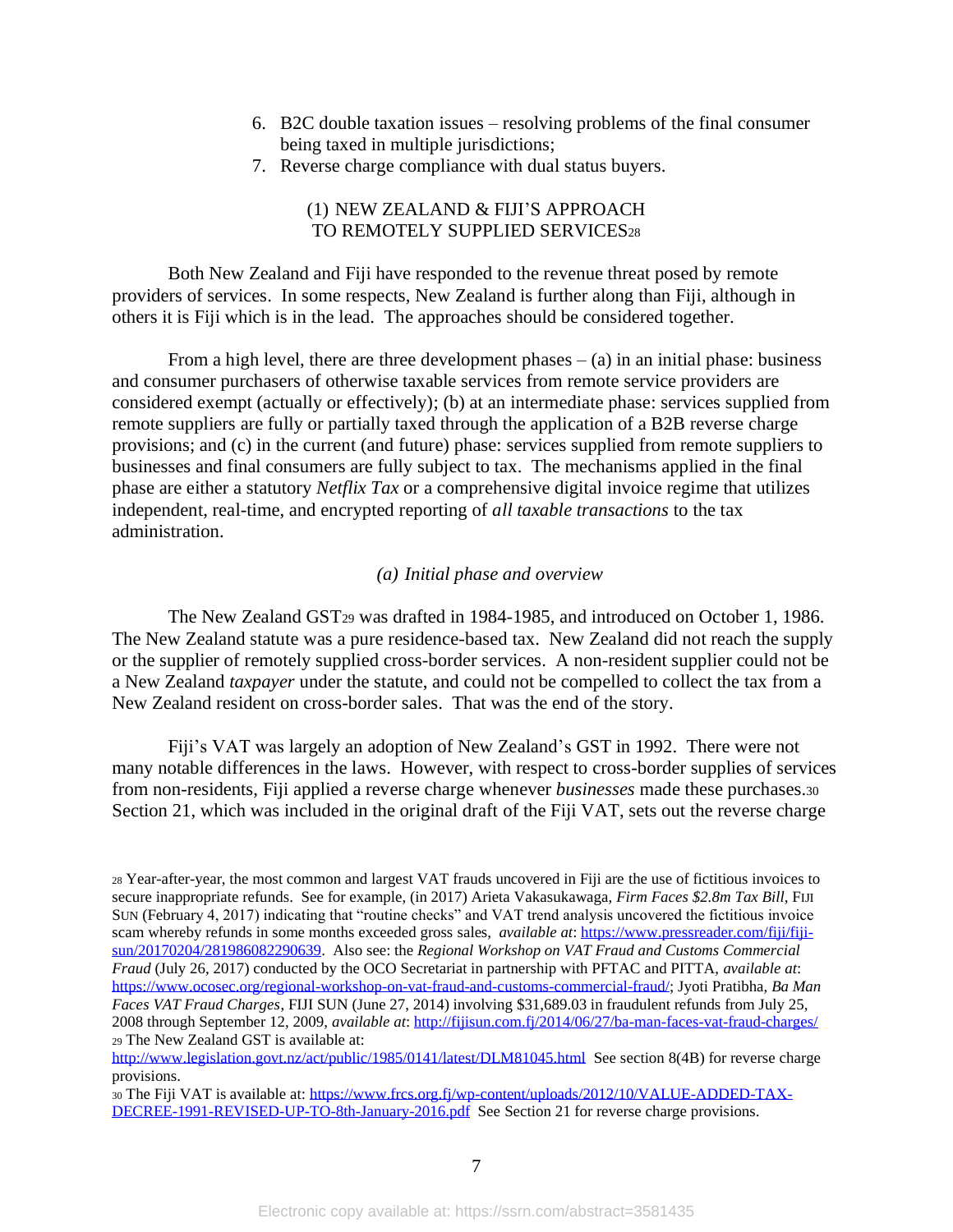rules. It is not clear how much revenue (if any) this provision generated, particularly in the early days of the tax.<sup>31</sup>

In 1999 New Zealand undertook a comprehensive review of its GST. This review highlighted the unequal treatment of imported goods and services. The issue was narrowly framed around downloaded software, but other services were clearly implicated. The clearest example was that imported CDs were subject to GST (as a good), but the same programming downloaded through the internet was exempt (as an imported service).<sup>32</sup>

The *1999 Review* offered three solutions: (1) change the GST to an origin-basis tax; (2) register off-shore, non-resident suppliers and require them to collect and remit the GST; and (3) apply a reverse charge to business purchases.

A *2001 IRD Paper*<sup>33</sup> provides detailed analysis. The preferred option was (3), the business reverse charge.34 But this reverse charge was useless when remote sales are made directly to final consumers, and this was precisely where the commercial market was going.

New Zealand quickly realized the threat, and began crafting the "Netflix Tax" as a response. This was a limited (but complex) adoption of option (2) from the *2001 IRD Paper*. The "Netflix" Tax encourages, deems, and sometimes compels off-shore, non-resident suppliers to register as New Zealand taxpayers. It forces non-residents to collect and remit the GST on sales to New Zealand residents.

# *(b) Intermediate phase: B2B reverse charges*

A reverse charge requires a buyer to self-report GST/VAT. Resident buyers do not pay GST/VAT to non-resident suppliers. Non-resident suppliers do not report transactions directly to the buyer's tax authority (although an information exchange mechanism could provide this information by way of the foreign tax authority).

<sup>31</sup> There are no published records of Fiji audits where the basis of the assessment is a reverse charge on cross-border services.

<sup>32</sup> Inland Revenue, *GST: A Review* – *a Tax Policy Discussion Document* (March 1999) *available at*:

<https://taxpolicy.ird.govt.nz/sites/default/files/1999-dd-gst-review.pdf> (the fact that more contemporaneously substantive issues were not considered in 1999 is a reflection of how poorly we saw how fast this field was moving, given that the GST's "fist day" was October 1, 1986, and New Zealand was first connected to the internet in April of 1989 [government and universities only], the first-ever website was published in August of 1991 [info.cern.ch], and by the year 2000 New Zealand had only 830,000 internet users.)

<sup>33</sup> Inland Revenue – A government discussion document: Michael Cullen, Paul Swain & John Wright, *GST and Imported Services: A Challenge in an Electronic Commerce Environment* (June 2001) *available at*: <https://taxpolicy.ird.govt.nz/sites/default/files/2001-dd-gst-imported-services.doc>

<sup>34</sup> *Proposal for a Council Directive Amending Directive 77/388/EEC as regards the Value Added Tax Arrangements Applicable to Certain Services Supplied by Electronic Means*, COM (2000) 349 final. The EU had already decided the same question – differently. As a source-based jurisdiction, it simply mandated the registration of off-shore, non-resident suppliers. An easy resolution for the EU however, is a very difficult proposition for a *residence-based* jurisdiction. How can you place a tax collection burden on a non-resident, when the basis of your tax is that residents are burdened by the tax and non-residents are exempt? Even if you decide to change this premise, how do you enforce it? In other words, how can you hope to enforce this rule if you are not in control of a major commercial market that the suppliers you seek to regulate are anxious to access (like the EU)?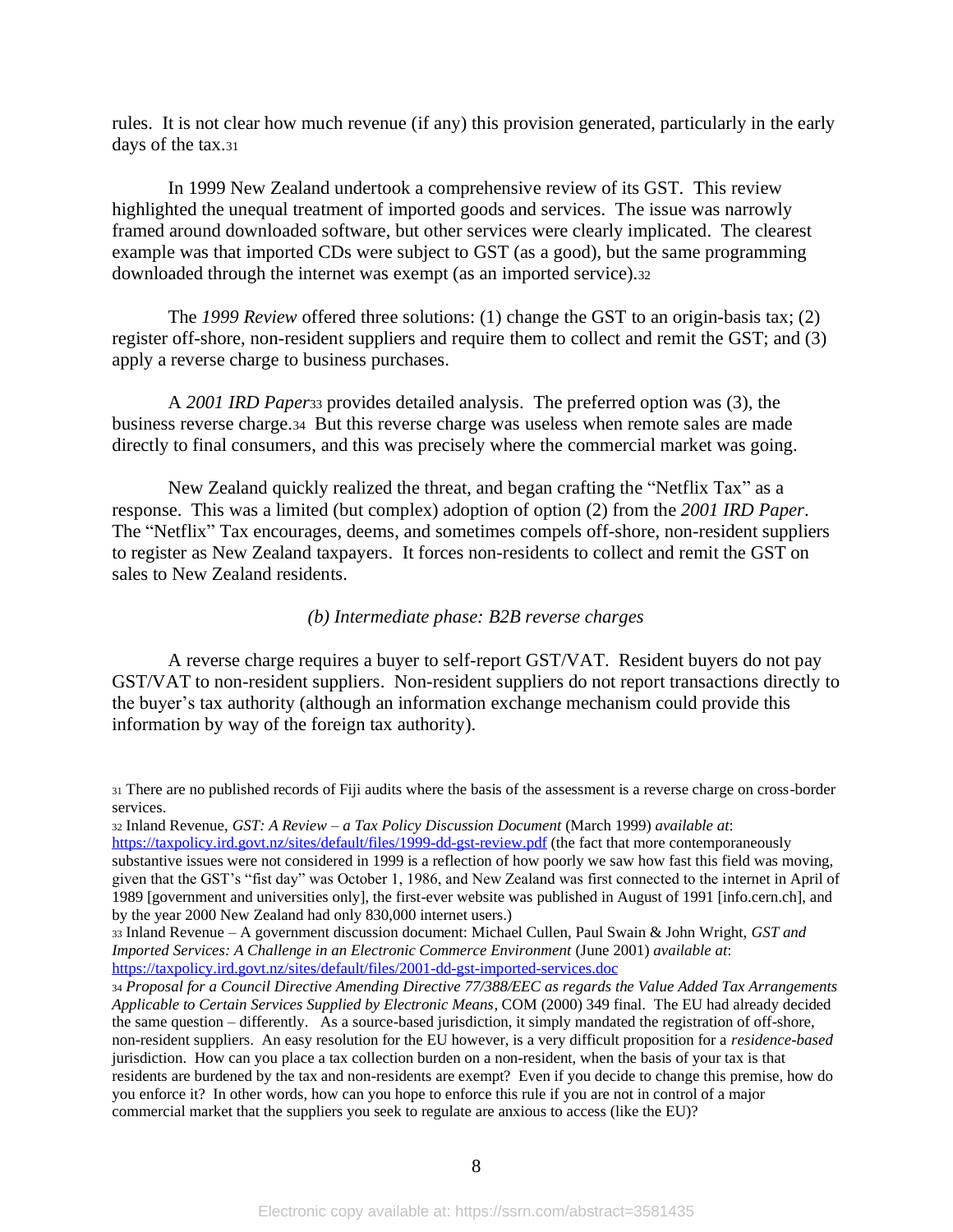A B2B reverse charge is essentially an accounting procedure. The resident buyer reports the (import) transaction as the "seller" and simultaneously reports an offsetting purchase as the "buyer." No net VAT is remitted to the tax authority, but the authority is put on notice that a transaction has occurred.

When operating without missing traders (taxpayers who do not report purchases), a reverse charge is the perfect solution to cross-border B2B sales for a residence-based VAT. This mechanism avoids the enforcement problem of trying to persuade non-resident suppliers to register, even though it creates the problem of getting the resident businesses to report. At the present time there is no GST/VAT which has been able to implement a B2C reverse charge mechanism.

Even though Fiji had a comprehensive reverse charge provision from the beginning of its VAT (1999), it was always B2B, never B2C. New Zealand had even less protection from remotely supplied services. It had no reverse charge provision in 1986, and only adopted a selective B2B reverse charge in 2005. New Zealand's reverse charge was always more limited than Fiji's.

New Zealand targeted its reverse charge narrowly. The reason for this is relatively clear. If an imported service will become a value added part of an onward business sale within New Zealand, then the only concern should be with imports destined for exempt entities or for entities that are substantially engaged in making exempt sales. New Zealand's statute required:

(a) that the subject services *would have* attracted the GST if they had been supplied by a New Zealand business, and

(b) that the recipient makes more than a minimal level of exempt (or other non-taxable) onward supplies.

New Zealand's reverse charge was effectively limited to New Zealand banks, insurance companies, and other financial intermediaries that were utilizing off-shore computing services. New Zealand explained that it was leveling the playing field in this market segment, and it believed it was securing most of the revenue it was losing to remote services.<sup>35</sup>

The expansion of the Internet soon made it apparent that much more revenue was being lost. Neither a limited B2B reverse charge (New Zealand), nor a full B2B reverse charge (Fiji) was going to be adequate to the task of capturing the GST/VAT that was being lost. Netflix presented the classic example. Netflix sells video download services directly to final consumers, and it has proven difficult to collect the tax. Netflix soon became the "tag line" for the first part of New Zealand's next tax reform, which went into effect on October 1, 2016.<sup>36</sup>

<sup>35</sup> See the discussion of the Taxation Act 2003 (GST, Trans-Tasman Imputation and Miscellaneous Provisions) in: Inland Revenue, Policy Advice Division, *GST Guidelines for Recipients of Imported Services* (October 2004) available at:<https://taxpolicy.ird.govt.nz/sites/default/files/2004-other-gst-guidelines-imported-services.pdf> <sup>36</sup> *Netflix Tax* is a reasonably good shorthand expression for what New Zealand was trying to accomplish. With a headquarters in Los Gatos, California and offices in the Netherlands, Brazil, India, Japan and South Korea (but not in New Zealand) Netflix provides services (streaming video and video on demand) directly to consumers globally. Netflix provides these services without any physical connection to most jurisdictions. STATISTA, THE STATISTICAL PORTAL indicates, that "… as of the first quarter of 2017 Netflix had over 200 million subscribers, nearly double the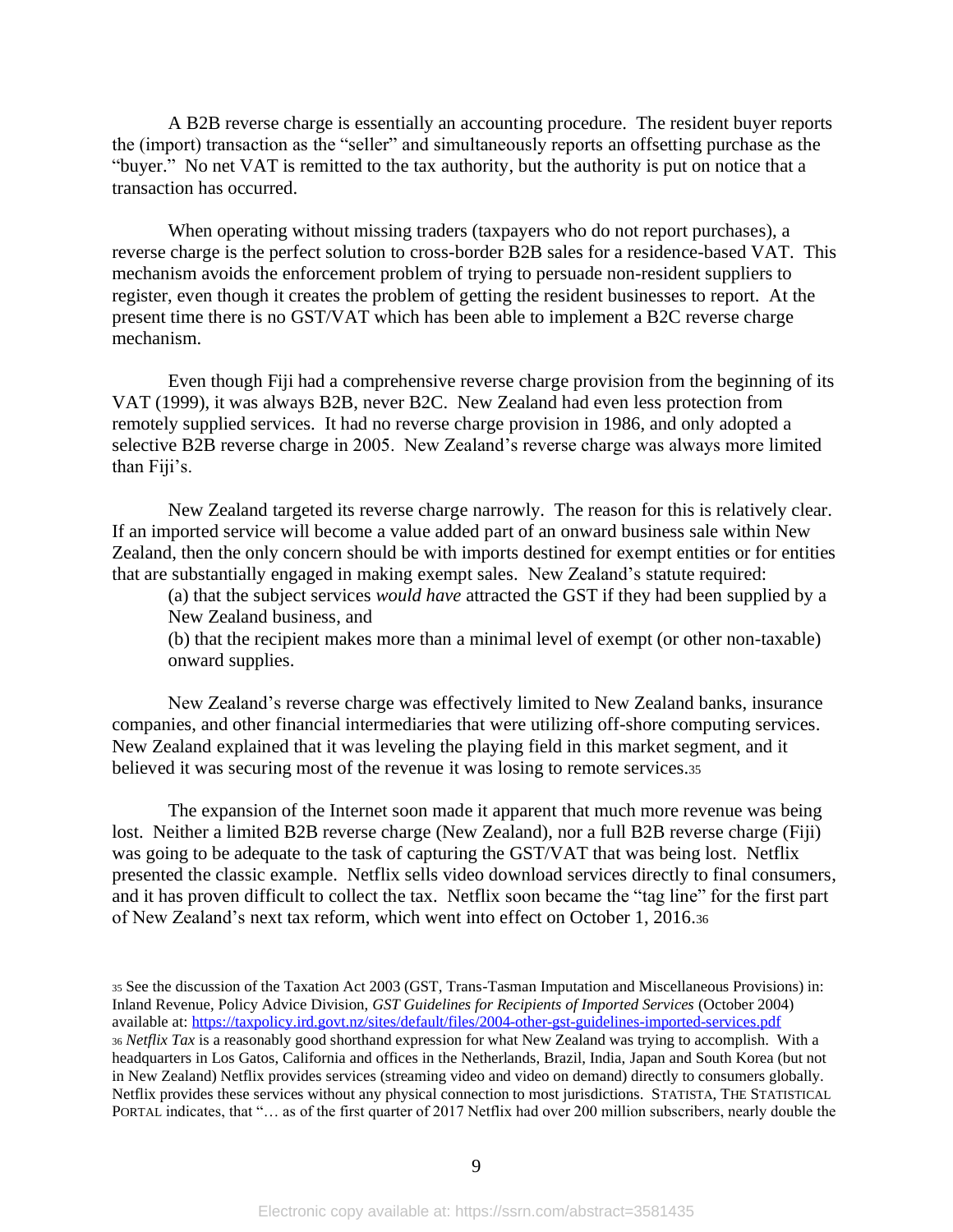The New Zealand reform occurred at nearly the same time that Fiji launched its comprehensive digital invoice regime. Fiji's goal was to secure automatic, real-time and encrypted reporting of *all taxable transactions*, B2B, and B2C. Remote service providers are not targeted (yet), but as the VAT Monitoring System (VMS) rolls out over the next years it is inevitable that remote service providers will be included. The targets will be both B2B and B2C transactions.

Fiji's record of technological innovation and implementation is steady. An initial pilot was successful.37 The first phase (involving the supermarket and pharmacy sectors) was completed as planned.38 Hardware companies, accounting firms, medical centers, travel agencies, and law firms are involved in the second phase, with a third phase scheduled for later this year.<sup>39</sup> Fiji's technological reform mandates that secure digital invoices must be issued for all transactions.

It is reasonably clear that invoices issued by *remote service providers* will be/ should be included in the later phases of the Fiji VMS roll-out. This is a relatively simple extension of current practice. In doing so, Fiji will be exercising control over precisely what a residence jurisdiction should control. This is not be an effort to control the *non-resident entity* that is making sales into Fiji. It is only an exercise of control over the *documents that are issued by the non-resident* when carrying out remote sales to Fiji residents.

The extension of the VMS will necessarily cover both B2B and B2C invoices/receipts issued to Fiji residents by remote suppliers. As a result, secure, real-time invoices of *all remote service contracts* will be lodged with the Fiji Revenue and Customs Service (FRCS) immediately upon consummation of the services agreement. This (alone) may be sufficient to compel significant compliance.<sup>40</sup>

*(c) Current (and future) rules: the Netflix Tax & Digital invoices*

<sup>37</sup> *VMS/EFD pilot successful: FRCS*, FIJI NEWS (December 19, 2017) *available at*: <http://www.fbc.com.fj/fiji/57836/vmsefd-pilot-test-successful-frcs>

<sup>38</sup> GOVERNMENT OF FIJI GAZETTE Vol. 18, No. 62 (July 3, 2017) publishing regulation 28 of the TAX ADMINISTRATION (ELECTRONIC FISCAL DEVICE) REGULATIONS 2017 indicated that completion of the first phase was set for December 31, 2017. However, it became necessary to extend the time for completion of the first phase to February 28, 2018. *Notice of Extension and Phase 2 Group* (December 27, 2017) available at: <https://www.frcs.org.fj/news/2017-2/notice-extension-phase-2-group/> Even as of June 2018 phase 1 remains "open" in the sense that enforcement actions to clean up the registry have not commenced. The invitation to fiscalize is encouraging absentee owners to deregister inactive companies and revise declarations of business activity. <sup>39</sup> GOVERNMENT OF FIJI GAZETTE Vol. 18, No. 122 (December 22, 2017) publishing regulation 28 of the TAX ADMINISTRATION (ELECTRONIC FISCAL DEVICE) REGULATIONS 2017 at (a) & (b); *No extension of time limits for VMS implementation: FRCS*, FIJI NEWS (December 19, 2017) *available at*[: http://www.fbc.com.fj/fiji/59982/no](http://www.fbc.com.fj/fiji/59982/no-extension-of-timelines-for-vms-implementationfrcs)[extension-of-timelines-for-vms-implementationfrcs](http://www.fbc.com.fj/fiji/59982/no-extension-of-timelines-for-vms-implementationfrcs)

<sup>40</sup> Additional enforcement leverage may come from adoption of Brazil's SPED, and payment of the VAT directly to the FRCS by final consumers may be facilitated by a VAT payment app associated with the consumer's QR code reader.

number from the start of 2014." *available at*: [https://www.statista.com/statistics/250934/quarterly-number-of-](https://www.statista.com/statistics/250934/quarterly-number-of-netflix-streaming-subscribers-worldwide/)[Netflix-streaming-subscribers-worldwide/](https://www.statista.com/statistics/250934/quarterly-number-of-netflix-streaming-subscribers-worldwide/)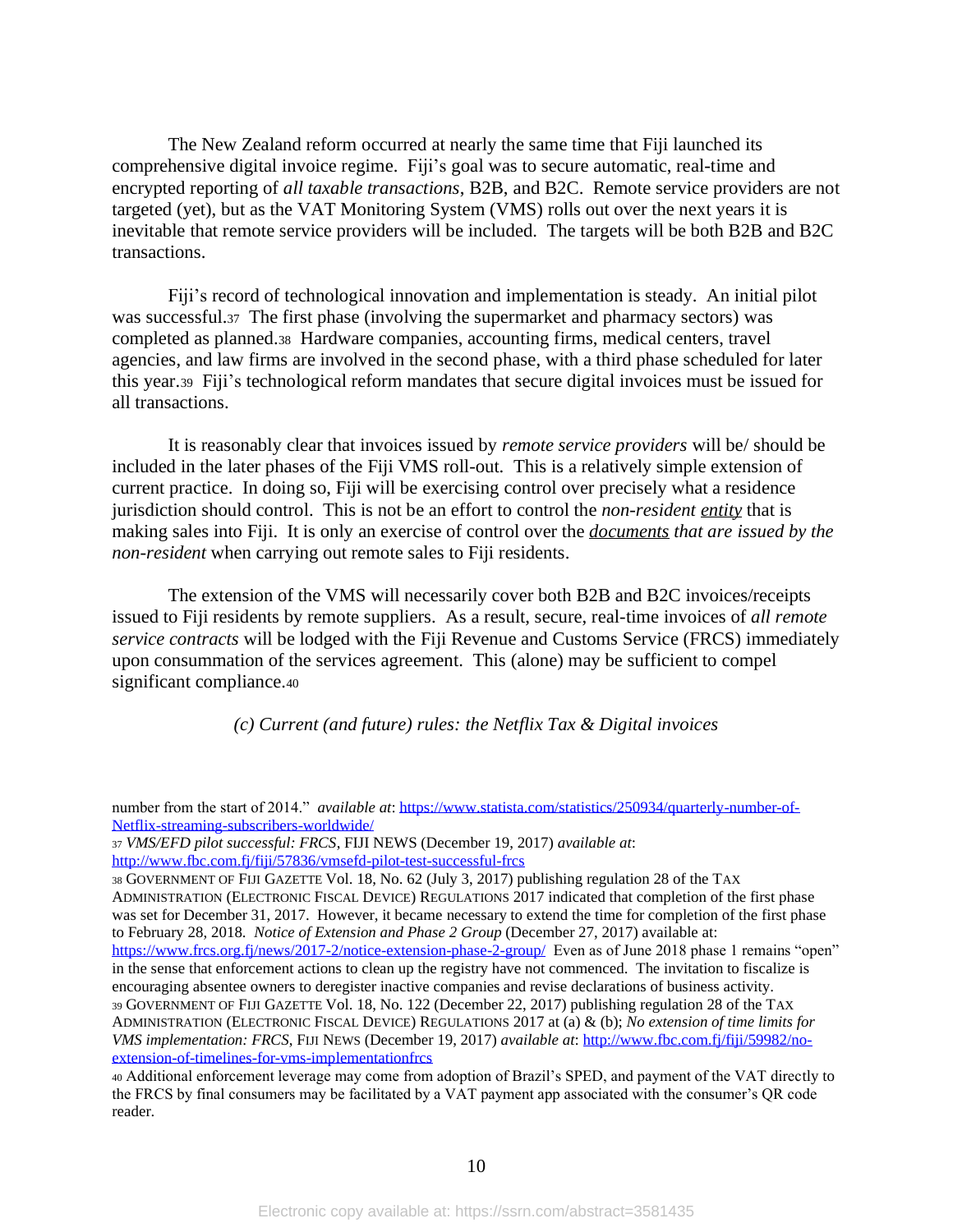Prior to October 1, 2016 two sets of rules established the place of supply for services in New Zealand, one for services supplied by residents, the other for non-residents. Residents followed an *in-out-in* pattern;<sup>41</sup> non-residents followed an *out-in-out-in* pattern. The resident rules are:

- [IN] If the supplier is a resident, the place of supply is New Zealand;42
- [OUT] If the service is "exported" the supply is zero-rated (the place of supply is outside New Zealand);43
- [IN] Exception: zero-rating is over-ridden if the supply is (likely) to be consumed in New Zealand.<sup>44</sup>

The non-residents rules are:

- [OUT] If the service-supplier is a non-resident, the place of supply is outside New Zealand (the supply is not taxed);<sup>45</sup>
- [IN] However, if the services are *physically performed* in New Zealand (by a person who is in New Zealand at the time the services are performed), then the place of supply is in New Zealand (and the supply is taxed);<sup>46</sup>
- [OUT] Except, if the services *physically performed* in New Zealand are supplied to a registered taxpayer, then the place of supply is outside New Zealand;<sup>47</sup>
- [IN] An exception-to-the-exception applies in cases where the services that are *physically performed* in New Zealand are for a registered person, and are subject to an agreement by the *supplier and the recipient*, that the supply should be treated as a New Zealand supply, then the place of supply is New Zealand.<sup>48</sup>

New Zealand did not anticipate the arrival of the Internet. The four non-resident rules drafted (above) for service-suppliers set out a simple primary rule in §8(2) (tax determined based on the supplier's residence) followed by three modifications that re-locate certain liabilities based on the *physical performance of the service* within New Zealand.

These rules are effective in securing most of the B2B GST. These rules take advantage of the how a VAT accommodates intermediate zero-rate transactions. If a zero-rated input adds value to a domestic output, then the value of the input is simply taxed at the next stage.

For example, assume a New Zealand manufacturer of laptop computers sells directly into the domestic market. It sells *both* (a) lap tops equipped with imported third party security software (priced at NZ\$1,050.00), and (b) laptops without imported security software (priced at NZ\$1,000.00). The value of the imported third-party security software is NZ\$50.00.

<sup>41</sup> This is the common way of explaining taxability under the New Zealand GST. "In" meaning that the transaction is considered to have occurred "within New Zealand" and it is therefore subject to the GST. "Out" meaning that the transaction is considered to have occurred "outside of New Zealand" and therefore it is not subject to the GST. <sup>42</sup> NZ GSTA (1985) §8(2).

 $43$  NZ GSTA (1985) §11A(1) – supplier is entitled to input credit

<sup>44</sup> NZ GSTA (1985) §11A(2) – proxy used is location of a person (other than the formal recipient of the supply) who will actually receive the services in New Zealand.

<sup>45</sup> NZ GSTA (1985) §8(2).

<sup>46</sup> NZ GSTA (1985) §8(3)(b).

<sup>47</sup> NZ GSTA (1985) §8(4).

<sup>48</sup> NZ GSTA (1985) §8(4).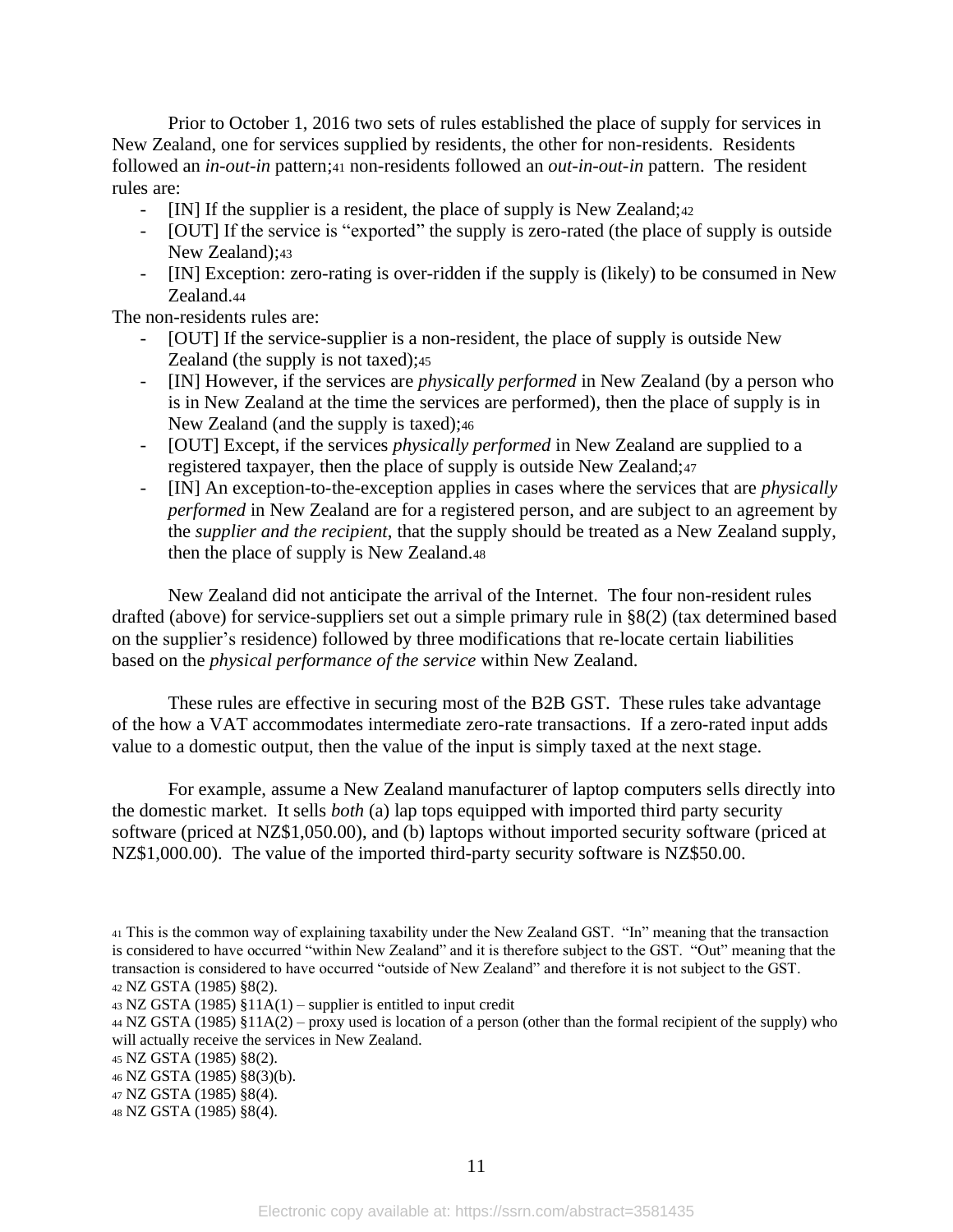If the security software can be purchased independently and installed by consumers directly, then it is possible that a consumer can avoid the GST on the value of the imported thirdparty security software. A consumer purchasing the fully equipped laptop would pay NZ\$157.50 in GST, but a consumer purchasing laptop and imported software separately will pay NZ\$150, if there is no mechanism for New Zealand to collect the GST from remote suppliers of services to final consumers. See figure 1 (below).



Figure 1: B2B v. B2C imported services

The playing field is not level. Other things being equal, consumers should prefer to purchase and install the data security software themselves, rather than purchase it through the OEM manufacturer. The price differential is 15% times the cost of the software.

In the original formulation of the New Zealand GST, the government did not seem to object to this distortion. It may have considered the revenue loss and the distortion itself to be insignificant. However, this distortion was an *opportunity* not lost on overseas software companies anxious to sell directly to New Zealand consumers (B2C). As the service economy grew, this loophole soon accounted for a significant portion of the NZ\$180 million in GST New Zealand lost each year.<sup>49</sup>

New Zealand had been very concerned with a different, but similar (pre-Internet) loophole, and closed it at  $\S\S8(3)(b) \& (4)$ . These were instances where a non-resident service provider would use domestic agents to provide "*services [that are] physically performed in New Zealand.*" However, in the Internet era physical agents are not necessary for delivery of valuable services from non-residents, and as a result  $\S$ §8(3)(b) & (4) do not solve the problem in this new

<sup>49</sup> See text and note at *supra* note [11.](#page-3-0)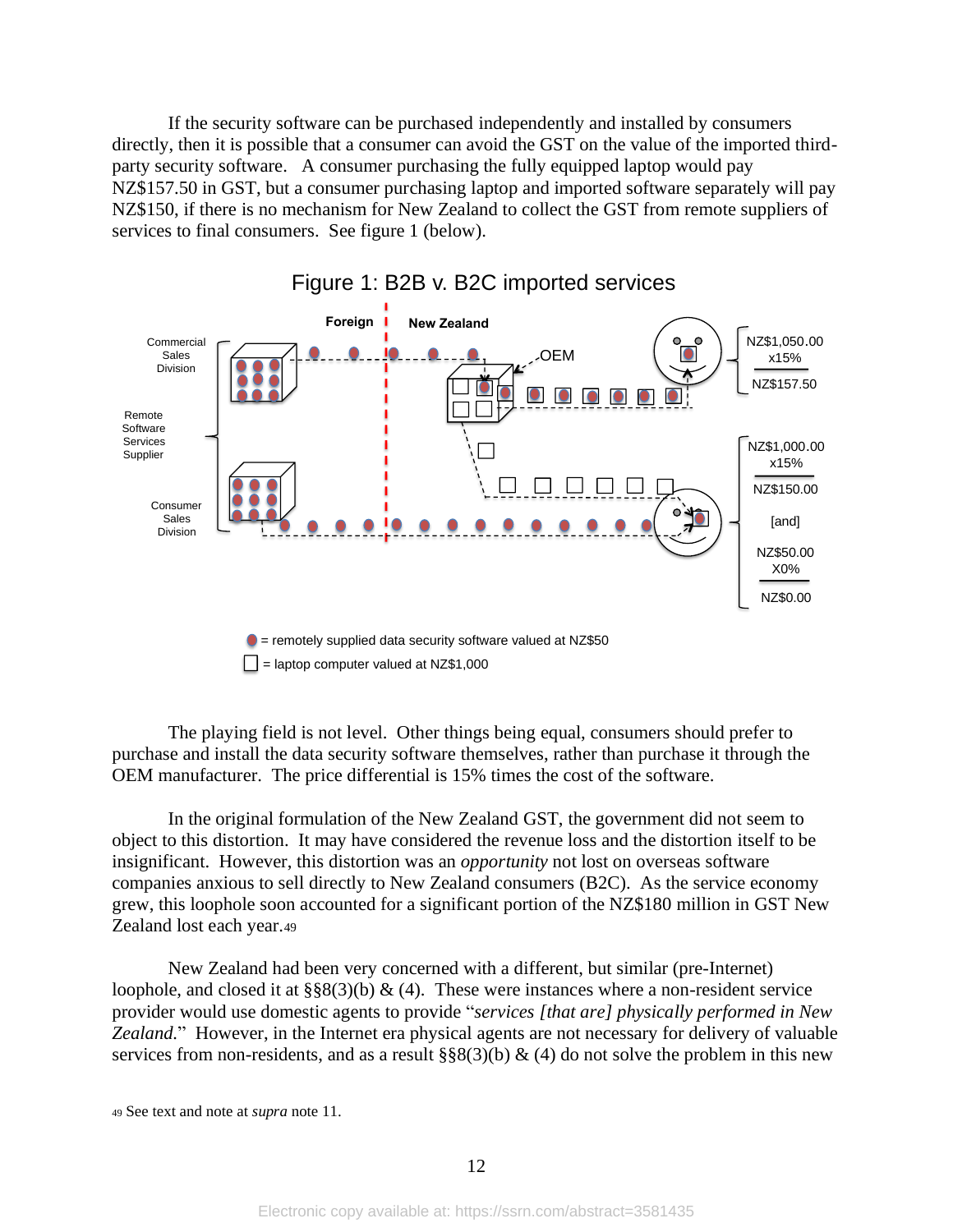fact pattern. Services can be delivered over the web without any physical performance in New Zealand. This is the Netflix concern.

The practical problem is clearly enforcement. Without agents of the non-resident service provider in New Zealand, without physical performance in New Zealand, and without any domestic record of the transaction (other than the personal records of the purchasing consumer), New Zealand is forced to extend its taxing authority to the overseas supplier. Doing so however, is a philosophical (tax policy) problem. It violates a foundational premise of New Zealand's residential GST. This enforcement will require an information exchange.

# *Netflix rules*

The *Netflix* rules apply only to the subset of non-resident supplied services – *remote services* – that cannot be reached by  $\S\S8(3)(b) \& (4)$ . These are services that, at the time of performance, have no necessary connection between the physical location of the customer and the place where the service is performed.<sup>50</sup> For example, basic accounting services performed in the US for a New Zealand resident would be *remote services*, because basic accounting could have been just as easily performed and purchased in New Zealand.51 The *Netflix* rules are found at:  $\S$ §8(3)(c), (b), (4D), 11A(1)(x) and (j).

Placing the *Netflix* rules into New Zealand's traditional *in-out* formula produces the following pattern: *in-in-out-in-out* (as follows):

- [IN] If remote services are supplied by a non-resident to a New Zealand resident then the supply is a New Zealand supply (this is a borrowed sourcing jurisdiction rule common in the EU and other source-based jurisdictions);<sup>52</sup>
- [IN] In addition, the *physical performance* rules under §8(3)(b) dealing with *performance within New Zealand* still apply equally to remote services (thus, opening a second pathway sourcing remote services within New Zealand);<sup>53</sup>
- [OUT] Except, if the remote services are supplied to a registered taxpayer, for use in carrying on the taxpayer's business, then the place of supply is outside New Zealand (and the services are not subject to GST);54
- [IN] A further exception allows an *election by the supplier* (only) to treat the sale as inside New Zealand;55
- [OUT/IN] Finally, in one last permutation, services that are *physically performed* outside of New Zealand are zero-rated [OUT], but with an exception that reverses this exclusion when *remote services* are sold to a resident of New Zealand, who is not a registered New Zealand taxpayer (final consumer) [IN].<sup>56</sup>

# *Policy – level playing field*

<sup>50</sup> NZ GSTA (1985) §2 (definition: remote services).

<sup>51</sup> New Zealand is concerned (to continue the example) that accountants in the US are under-cutting accountants in New Zealand by the amount of the GST (15%). These rules are designed to level the playing field.

<sup>52</sup> NZ GSTA (1985) §8(3)(c).

<sup>53</sup> NZ GSTA (1985) §8(3)(b).

<sup>54</sup> NZ GSTA (1985) §8(4D).

<sup>55</sup> NZ GSTA (1985) §11A(1)(x)

<sup>56</sup> NZ GSTA (1985) §11A(1)(j)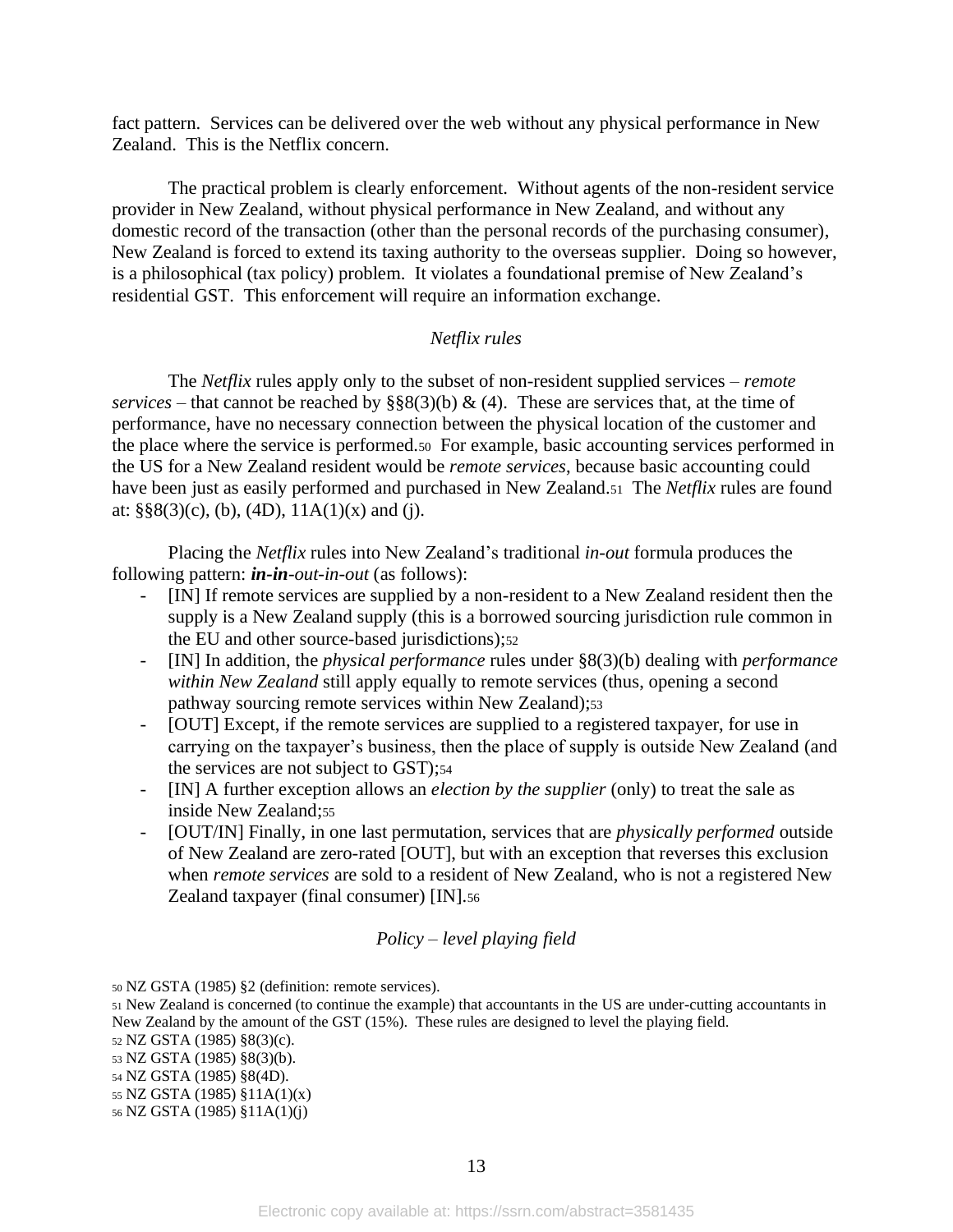In its *Special Report* on cross-border supplies of remote services the Policy and Strategy group of Inland Revenue stresses that the guiding light in the entire reform is an assurance that *playing field is being leveled*.57 The first two examples in the *Special Report* make this clear. In the first, the main rule is applied to equate taxable domestic sales of services to consumers with non-resident sales of the same remote services. In the second, the example highlights the removal of incentives that had encouraged domestic service providers to set up an overseas to sell back into the New Zealand market. The examples highlight:

- (a) *the main rule of*  $\frac{8}{8}(3)(c)$ , indicating that non-resident businesses that directly provided remote supplies of services to New Zealand consumers are taxable on those sales at 15%, because the place of supply for these services is moved to the *buyer's place of residence*, and then
- (b) *the distortion limiting rule of §11A(1)(j),* indicating that domestic businesses will no longer get a tax advantage out of setting up in a foreign location to "sell-back" services to New Zealand consumers.

Both examples involve a movie company. They appear to be thinly veiled references to the Netflix, Inc. business model, which was producing visible revenue losses. The first example demonstrates how (new) §8(3)(c) directly reverses the application of (old) §8(2) to *remotely supplied services*.

The second example shows how a domestic supplier might avoid GST by moving the performance element of providing a service outside of New Zealand, where it would become a zero-rated *remote service*. After October 1, 2016 however, (new) §11A(1)(j) eliminated this potential manipulation by removing *remote services that are provided to New Zealand consumers* from (old) §11A(1)'s zero-rating provision.

These examples are illustrated in Figure 2 (below):

<sup>57</sup> New Zealand Inland Revenue, *Policy and Strategy, Special Report: GST on Cross-border Supplies of Remote Services* (May, 2016) at 8, *available at*: [https://taxpolicy.ird.govt.nz/sites/default/files/2016-sr-gst-cross-border](https://taxpolicy.ird.govt.nz/sites/default/files/2016-sr-gst-cross-border-supplies.pdf)[supplies.pdf](https://taxpolicy.ird.govt.nz/sites/default/files/2016-sr-gst-cross-border-supplies.pdf)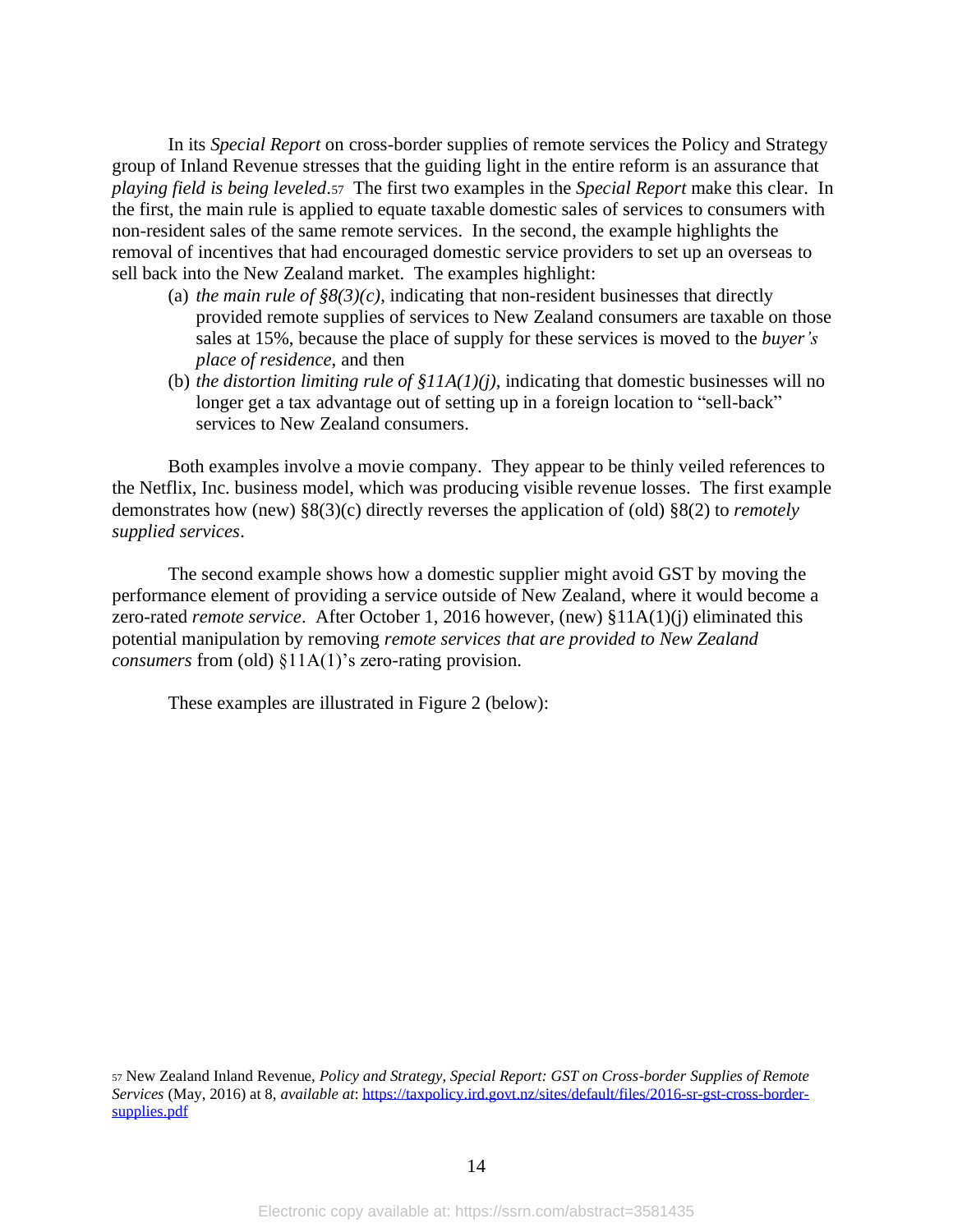# Figure 2: Level Playing Field

**§8(3)(c) – main rule – remote services supplied to consumers are deemed supplied at buyer's location (and are now taxable) – reversing §8(2).**

**§11A(1)(j) – Exception to the zero-rate of §11A(1) – physical** performance by a registered seller of remote services from<br>outside of NZ, which are then supplied to non-registered **resident (taxable)** 

**B** 



Based on well-established fraud patterns, there are three obvious revenue leakage "opportunities" in Figure 2 that will be both difficult to detect, and nearly impossible to recover the lost GST from. First, if the foreign movie company (in part A) has less than NZ\$60,000 in annual sales, the sale to the consumer is taxable, but the remote seller is not obliged to register, collect, and remit the GST. The new rules have no mechanism to collect the GST in this instance. There is a NZ\$60,000 registration threshold, but in conformity with the New Zealand vision of devising a level GST playing field – resident and non-resident thresholds match.<sup>58</sup>

Each of these four discussions of "leakage opportunities" can be replicated for part B of Figure 2. In these permutations the manipulation is controlled by the New Zealand movie company, but simply occurs "off shore" after the zero-rated export. It does appear however that the greatest threat to the New Zealand fics comes from type-A fact patterns.

Secondly, the foreign movie company might adopt a familiar GST avoidance strategy of selling through to New Zealand consumers by using a chain of smaller intermediaries, each of which would be structured to never exceed the NZ\$60,000 threshold. Preventing this avoidance technique is dependent on the tax authority having reasonably comprehensive data of transaction profile of the entire chain structure.<sup>59</sup>

<sup>58</sup> NZ GSTA (1985) §51(1)(a) the NZ\$60,000 registration threshold applies to both residents and n on-resident suppliers, subject to a provision in §51(1C) that will allow non-resident suppliers of remote services subject to §8(3)(c) to use a "fair and reasonable method of converting foreign currency."

<sup>59</sup> For example, consider *Customs and Excise Commissioners v. Jane Montgomery (Hair Stylists) Ltd.*, [1994] STC 256 (Court of Exchequer – Scotland) involving a single hair styling business that attempted to avoid charging VAT to customers by turning employees into independent contractors who would operate under the VAT threshold. The avoidance structure was collapsed back into a single enterprise VAT-registered enterprise on audit. *Gold Star Publications, Ltd. v. HMRC*, [1992] 3CMLR1 (Q.B. 1992) involving a publishing house of books and magazines which used unregistered intermediaries to avoid the necessity of collecting VAT on sales to final consumers. The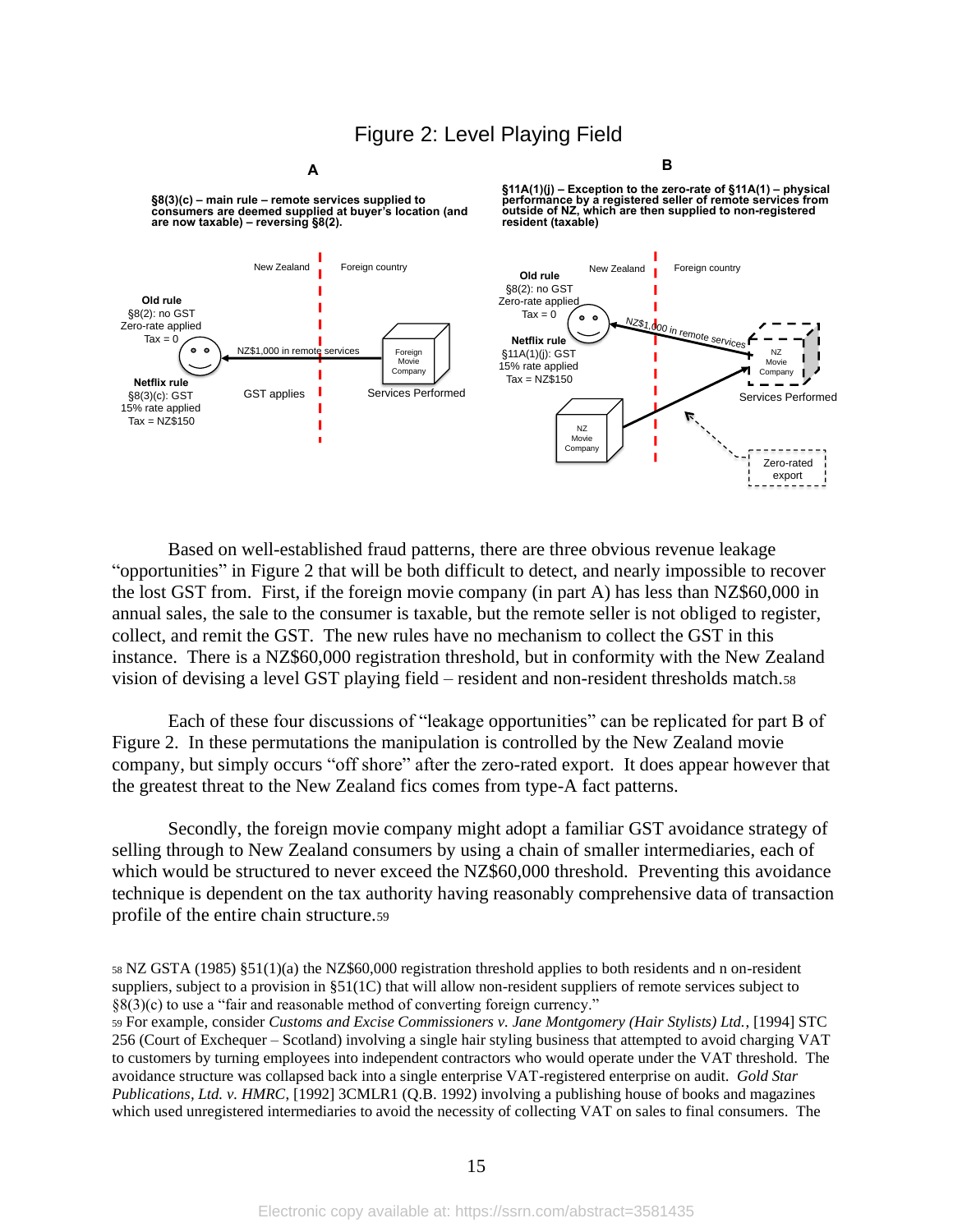Thirdly, fraudsters could follow the previous structure, but design the chain to collapse into missing traders. These entities would be hard to identify while making remote services sales into New Zealand, and nearly impossible to locate after the collapse (even by authorities in the foreign jurisdiction). This kind of collapsing fraud chain structure is a familiar aspect of most EU Missing Trader Intra-Community (MTIC) fraud investigation. These structures can be entirely virtual, and set up to appear to be functioning enterprises in multiple jurisdictions, but in fact only reside on a fraudster's laptop.60

It is difficult to imagine how New Zealand can raise an effective enforcement effort against these frauds without the most basic data about the remote services transactions it seeks to tax. At a minimum New Zealand needs to have real-time information about:

- (1) who is making a remote sale, and to whom;
- (2) what is being sold, and what are the separate and aggregate volumes of each sale;
- (3) when were the sales made, the money transferred, and the services received; and
- (4) how are various sellers related to one another?

These concerns are separate and apart from the need to have enforcement options that work effectively *remotely* (from New Zealand), because in these situations, New Zealand is as *remote* from the fraudsters, as the fraudsters are from New Zealand. Aside from voluntary compliance, what else can New Zealand do to collect missing GST? How can New Zealand punish repetitive bad-actors from exploiting its market?

The answers are in Fiji.

#### *Fiji's Digital Invoice*

Three things make the New Zealand Netflix rules an uncomfortable fit. *First*, the rules are a selective extra-territorial extension of New Zealand's taxing jurisdiction to a sub-set of non-resident suppliers. It clashes fundamentally with the underlying principles of a residencebased tax. It does not have the simplicity of design one would expect to find on a *level playing field*. It does not treat all non-resident suppliers equally, nor does not treat all resident and nonresident suppliers of the same services equally.

same resolution in this case as with *Jane Montgomery*, with the added complication of determining the commercial and consumer pricing due to the use of discounts by Gold Star which effectively removed the VAT from the products before he sale to intermediaries.

<sup>60</sup> See for example the collapsing entities set out in the Deutsche Bank MTIC frauds constructed around sales of CO2 permits at Figure 5 in Richard T. Ainsworth, *VAT Fraud Mutation, Part 3: "Pull" Missing Trader Fraud and Deutsche Bank*, 81 TAX NOTES INTERNATIONAL 1139, 1147 (March 28, 2016) where the following entities were constructed to collapse as buffers or missing traders: Evatrading, GmbH; Amaan Enterprise, GmbH; SabsEuro Trading, GmbH; EverStar Handels, GmbH; and I.I. First Euro Trading, GmbH (which were missing traders that filed no VAT returns) as well as iTrading, GmbH; Hanna, GmbH; Lösungen 360, GmbH; and Gluke, Ltd. (which were German and UK buffers that filed proforma returns with no or minimal revenue). For a description by a fraudster of 300 virtual companies created on his laptop to buy and sell products with false invoices throughout the EU see: Ashley Seager & Ian Cobain, *Carousel Fraud: Bogus Deals Keep Customs in a Spin: Smart Criminals stay ahead of Investigators, Russian Mafia, and IRA linked to Swindles*, THE GUARDIAN (May 9, 2006) *available at*: <http://www.guardian.co.uk/uk/2006/may/09/ukcrime.ashleyseager>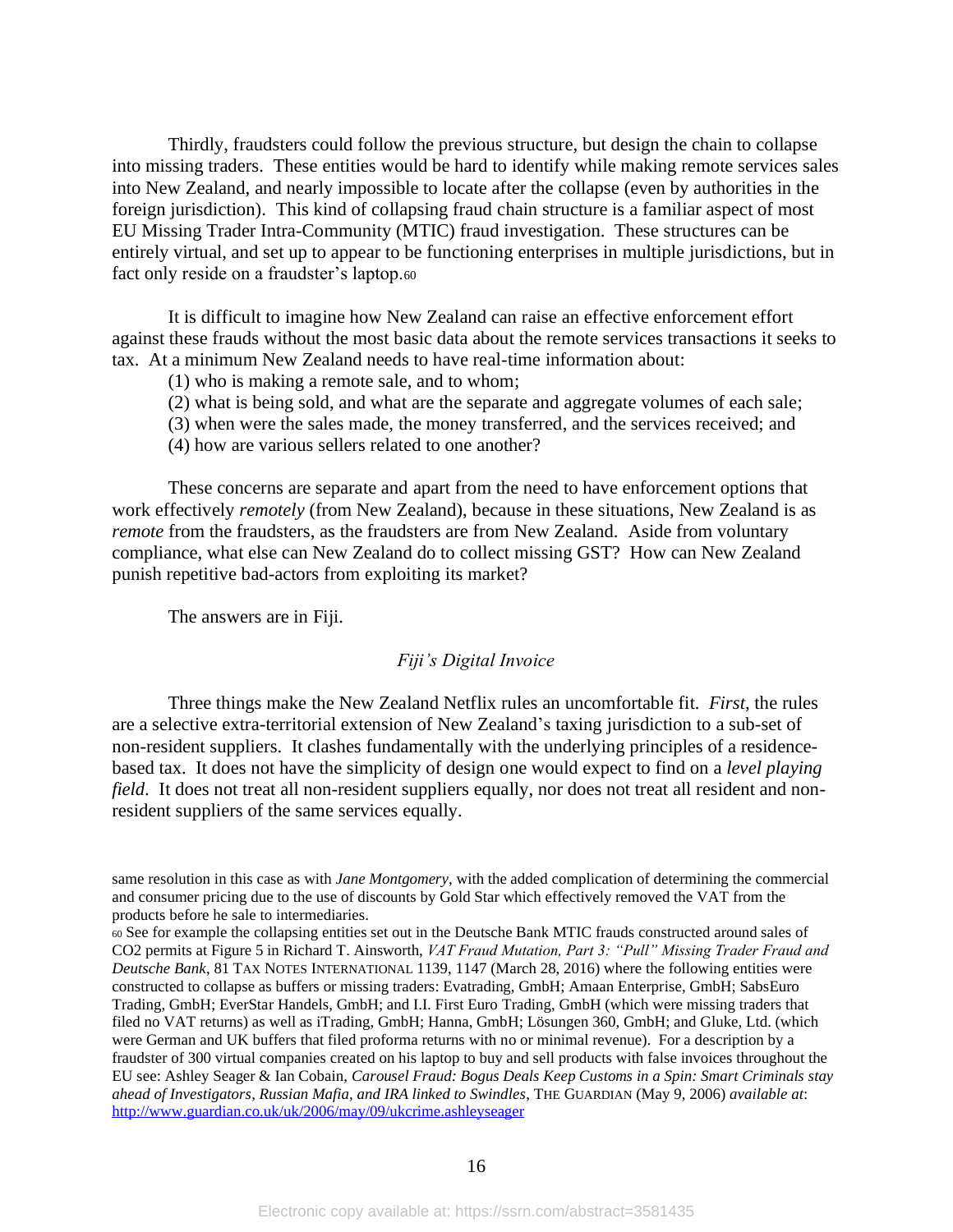*Secondly*, full enforcement of the Netflix Tax will require a considerable amount of foreign cooperation through information exchanges. There is nothing to suggest that many foreign jurisdictions would be anxious to cooperate with New Zealand as there is "nothing in it for them" other than neighborly cooperation. It will be difficult even for a willing trading partner to pressure resident businesses into compliance with foreign tax rules. Most likely, the foreign governments NZ will need to approach are China, the US, and Hong Kong.<sup>61</sup>

*Thirdly*, the necessary enforcement data to even begin a foreign enforcement action on B2C services transactions is simply not available in New Zealand, and the Netflix Tax does nothing to gather it. How will New Zealand know that a consumer purchased a taxable service from a remote supplier? If it has even a hint of a purchase, then New Zealand may be able to follow a digital credit card trail to a foreign financial clearing house, and may (with assistance) be able to connect a New Zealand payment with a remote purchase, but to follow the digital trail deeper into foreign commercial transactions will certainly be time consuming.

The trajectory of the Fiji reform suggests that, if (more likely "when") Fiji starts to look at the same non-resident suppliers of remote services problem, that *Fiji would do things differently*. Rather than legislating that certain foreign suppliers must be Fiji-VAT taxpayers, requiring them to register, file returns, collect VAT, and remit funds to FRCS, Fiji would simply extend its EFD Regulation to all non-resident suppliers (including suppliers of remote services).<sup>62</sup>

The playing field in Fiji would now be level.

This is a simple (relatively no-cost) extension of the current system. Fiji has a free app that generates the required *fiscal invoice* from any point of sale (POS) system, or invoicegenerating enterprise resource planning (ERP) system. If Fiji was considering a solution to their Netflix Tax problem it would most likely just require that non-resident suppliers (like all resident suppliers) issue a *fiscal invoice* when engaged in transactions with Fiji residents. It would not matter if the buyers were Fiji businesses or Fiji final consumers.

From a high level, Fiji envisions a VAT system which operates through a businessgovernment digital partnership. The partnership is "… an electronic system [designed to] transmit[s], receive[s], record[s], analyze[s], format[s], store[s], and monitor[s] fiscal data."<sup>63</sup> The partnership is comprised of (a) the "*Authority's system*," the TaxCore, and (b) the mandatory

Because the Internet is ubiquitous, most likely these are the same countries that New Zealand would need to have excellent information exchange agreements with to properly enforce the Netflix Tax. The HMRC report is available at[: https://www.nao.org.uk/report/investigation-into-overseas-sellers-failing-to-charge-vat-on-online-sales/](https://www.nao.org.uk/report/investigation-into-overseas-sellers-failing-to-charge-vat-on-online-sales/) <sup>62</sup> GOVERNMENT OF FIJI GAZETTE Vol. 18, No. 62 (July 3, 2017) publishing regulation 28 of the TAX ADMINISTRATION (ELECTRONIC FISCAL DEVICE) REGULATIONS 2017 (hereinafter EFD REGULATION) *available at*: [http://www.fiji.gov.fj/getattachment/8f570d67-471a-4a3b-80a9-2cd105492ffe/LN-37---Tax-Administration-](http://www.fiji.gov.fj/getattachment/8f570d67-471a-4a3b-80a9-2cd105492ffe/LN-37---Tax-Administration-(Electronic-Fiscal-Devi.aspx) [\(Electronic-Fiscal-Devi.aspx](http://www.fiji.gov.fj/getattachment/8f570d67-471a-4a3b-80a9-2cd105492ffe/LN-37---Tax-Administration-(Electronic-Fiscal-Devi.aspx) .

63 EFD REGULATION, at  $\frac{24}{1}$  at 77.

<sup>61</sup> For example, in a Report by the Comptroller and Auditor General, HM Revenue and Customs, *Investigation into overseas sellers failing to charge VAT on online sales* (April 19, 2017) at ¶3.15 it determined that:

In 2016, most (61%) of the VAT registrations by non-EU sellers for online trade were from China, 20% were from the USA, 5% from Hong Kong, and 14% from other countries.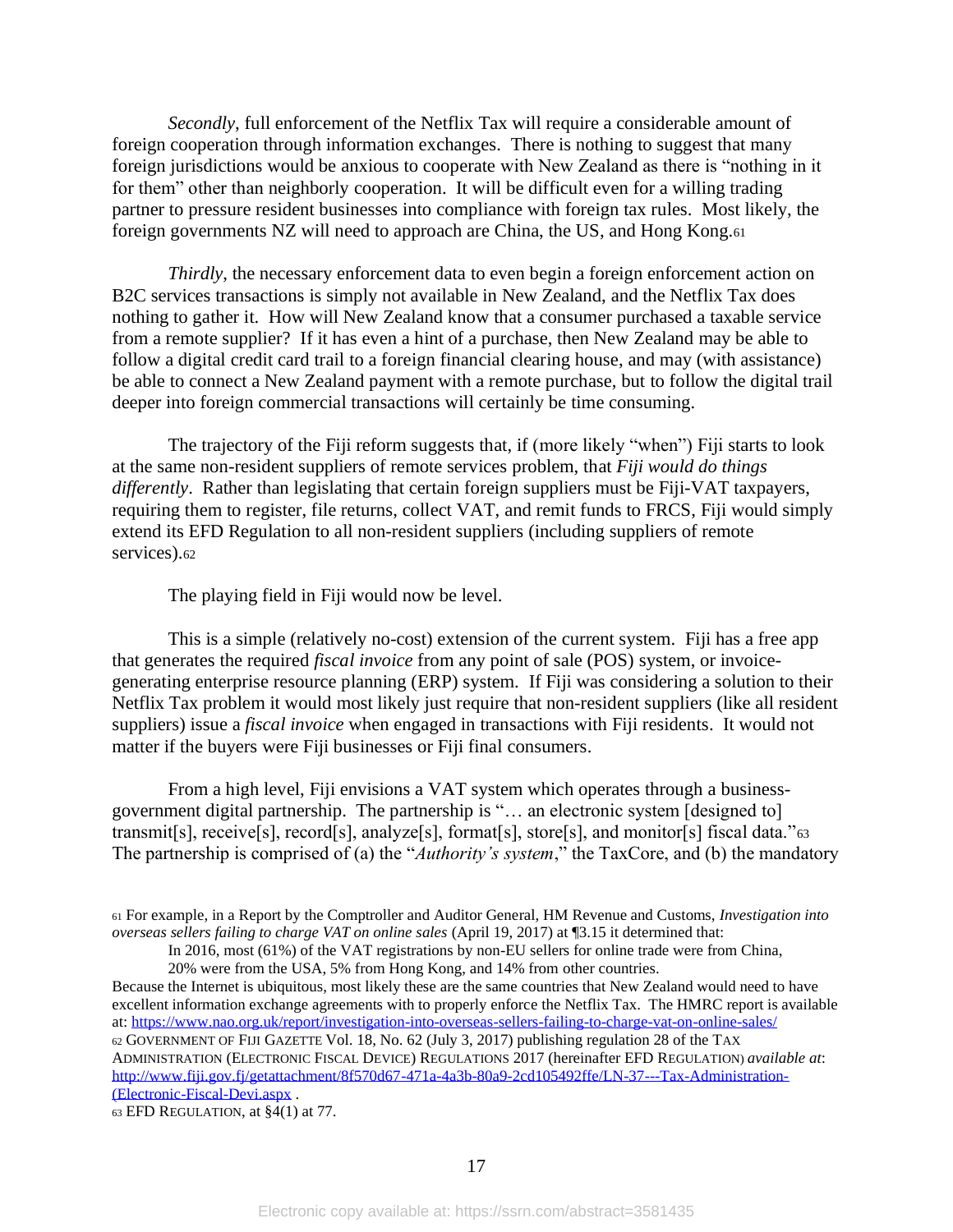*electronic fiscal device* (EFD), which is the system "… used by taxpayers in operating their business."<sup>64</sup>

New Zealand needs a similar digital partnership.

From the taxpayer's perspective, the central element of this partnership is the electronic fiscal device (EFD). An EFD is not a physical product (that is, it is not a tangible unit, a black box or other physical *device*). An *electronic fiscal device* is a *system* comprised of two parts either of which or both may be entirely software-based:

- (a) a POS system, or more generally an Accredited Invoice System (AIS)<sup>65</sup> and
- (b) a Sales Data Controller (SDC) with a Secure Element (SE).

The POS/AIS<sup>66</sup> in the EFD must be *accredited*.67 Fiji's *Electronic Fiscal Device* regulation provides POS accreditation guidelines.68 The basic requirements to be an *accredited* POS can be simply stated:

An *accredited POS* needs to be able to connect with an *accredited SDC* and be able to issue a *fiscal invoice*.

The EFD regulation identifies two avenues for producing a *fiscal receipt* with an *accredited POS*, one [a hardware or software solution] uses an *External SDC* (E-SDC). This will create a non-internet-based, or *semi-connected* relationship*.*69 The other [a software *only* solution] uses a *Virtual SDC* (V-SDC). This will create an internet-*connected* relationship.<sup>70</sup> Based entirely on how the taxpayer's business is set up, and how it achieves connectivity with the outside world, a choice is made between:  $(POS + E-SDC)$  and  $(POS + V-SDC)$  compliance with the EFD regulation.

In the case of the *Netflix Tax* fact pattern, which involves remote cross-border sales of services over the Internet, the logical choice would be for the service provider to use (POS + V-SDC). Some businesses might secure an E-SDC as a back-up (in case the internet goes down, or

(a) used by a business for management control in the areas of sales analysis and stock control; and

(b) a component of the business's EFD—

(i) into which a cashier enters the transaction data for each

- transaction made by the business; and
- (ii) from which a fiscal invoice for the transaction is issued;
- <sup>67</sup> While all POS systems perform the same basic functions of a traditional cash register (issuing receipts) modern POS systems are much more complicated than a basic electronic cash register (ECR). It will include a computer, monitor, cash drawer, receipt printer, customer display and a bar code scanner along with a debit/credit card reader. <sup>68</sup> EFD REGULATION, at §20(a) & provided in *Schedule 1* at 90-96.
- <sup>69</sup> EFD REGULATION, at *Schedule 1(3.1)* at 92.

<sup>70</sup> EFD REGULATION, *Schedule 1(3.2)* at 92-3.

<sup>64</sup> EFD REGULATION, at 78.

<sup>65</sup> An Accredited Invoice System (AIS) is an umbrella term covering devices and systems capable of producing receipts (normally issued in B2C transactions) and invoices (normally issued in B2B transactions. A point-of-sale (POS) system is one specific application on an AIS. POS and AIS are used interchangeably in this text. <sup>66</sup> The EFD REGULATION, at §2(1) at 76 define a POS as follows:

<sup>&</sup>quot;POS" means a point of sale invoicing device or software which is an electronic device or software application that is—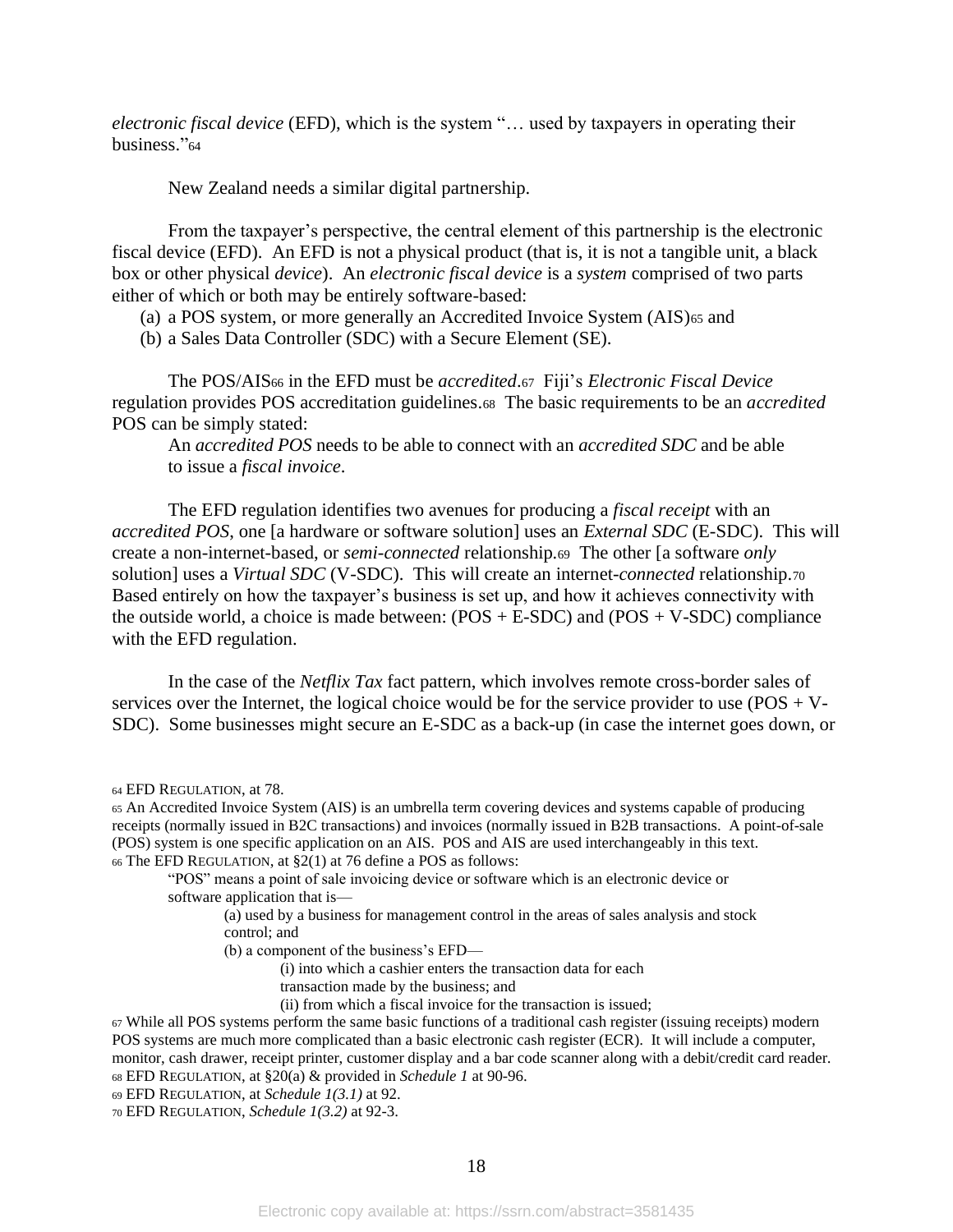the supplier decides to make other types of sales. Regardless of the choice, the EFD must produce the specified compliance outcomes.

The entire Fiji system is built on top of Public Key Infrastructure (PKI) using a certificate authority. The application of PKI addresses the following concerns:

- Taxpayer and Tax Authority mutual authentication;
- Non-repudiation of digital signatures; and
- Data transport security with invoice integrity.

The Fiji Revenue and Customs Services (FRCS) acts as a registration authority, verifying identity information before digital certificates are issued to Taxpayers.

The goal of the VMS is the creation of fully compliant *fiscal invoices*. There are two data-intensive parts of a fiscal invoice: (1) some of the necessary data is included in the *invoice request* which is sent by an accredited POS to the V-SDC, and (2) the rest of the data is included in the *invoice response* which is generated by the V-SDC in reply.71 Both the *request*,<sup>72</sup> and the *response*<sup>73</sup> must include specific data points.<sup>74</sup>

Figure 3 (below) sketches the *fiscal invoice request* process used in Fiji. In this figure the Fiji system has been placed into a New Zealand Netflix Tax pattern. The diagram assumes that the Foreign Music Company has been required to secure an *accredited POS* (perhaps a government-provided free app) for all of its sales into Fiji. It assumes that there is no difficulty receiving transaction data from a Fiji consumer who has offered to purchase remote services from the Foreign Music Company (most likely by going to a web site where the Foreign Music Company advertises its music for download). The figure then sketches the POS processes that occur when the accredited POS completes the request from the Tax Core's secure element (the V-SDC) to return a compliant *fiscal invoice.*

<sup>71</sup> The same exchanges could be handled by an E-SDC, but the assumption is that for remote cross-border services transactions which require internet connectivity, the SDC that will be used will be virtual (V-SDC) which is housed within the Tax Core (a server physically residing within the FRCS). <sup>72</sup> The i*nvoice request* (by the POS) must include:

- (a) the type of receipt;
- (b) the type of transaction;
- (c) the method of payment;
- (d) the name or unique identification of the cashier;
- (e) the name or unit code of each good or service supplied;
- (f) the unit price and quantity of each good or service supplied;
- (g) the total price of the goods or services supplied;
- (h) the taxes that are a part of the invoice and the tax rates applied;
- (i) the total amount payable by the customer;
- (j) if the customer is a taxpayer, the customer's TIN.

<sup>73</sup> The *invoice response* (by the SDC) must include:

(k) the name and TIN of the business, and the identification of the business premises where the transaction occurred;

- (l) the date and time the receipt is issued;
- (m) the sequential serial number of the receipt;
- (n) the serial number of the digital certificate of the business's EFD;
- (o) the digital signature and internal data<sup>73</sup> of the EFD.
- <sup>74</sup> EFD REGULATION, §12(2) at 81-82.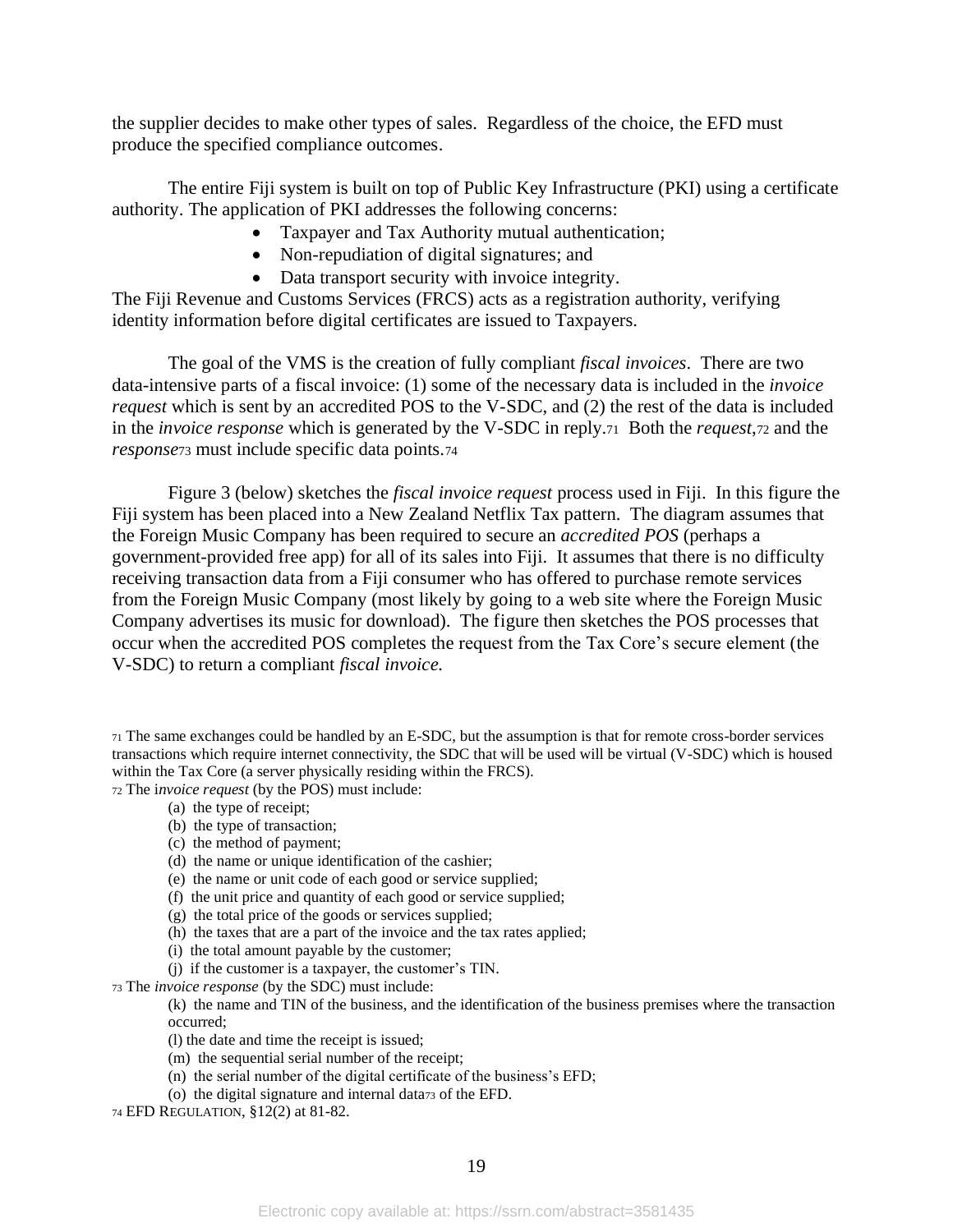

Figure 3: Request for Fiscal Invoice [from V-SDC]

The V-SDC (virtual sales data controller) is the second part of the EFD (electronic fiscal device). The V-SDC resides on servers at FRCS. The Tax Authority must be sure that all V-SDC operations are secure, that the data cannot be compromised or manipulated. The collective expression used to describe these protected functions is the *secure element* (SE). There are fivesteps in a complete fiscal invoice generation process:

- (1) The accredited POS/AIS will to generate the contents of an invoice/receipt with the *transaction data*, and prepare to make a request for a fiscal invoice*.*
- (2) The *transaction data* is then sent to the V-SDC, where the SDC will verify format, tax labels, current date, time, and PIN code/password for the digital certificate.<sup>75</sup>
- (3) The data is then sent through the SE for fiscalization (*at this moment the transactional data becomes fiscal data*).<sup>76</sup>
- (4) The SE will verify that all numbers are positive, it will re-calculate the internal data, encrypt the data with the *Authority's* public key, and sign the receipt.
- (5) The final step is for the SDC to transmit a *fiscal invoice* back to the POS/AIS (which permanently preserves the transactional and fiscal data on site), and simultaneously transmits the *fiscal data* to the *Authority*.

<sup>75</sup> EFD REGULATION, §11 at 81. The digital certificate does the following:

- (a) reproduces the taxpayer's digital signature for recording on each fiscal invoice issued by the taxpayer to a customer;
- (b) reproduces the protected password or PIN code of the taxpayer and securely delivers the password or PIN Code to the Authority's system to enable the EFD to link to the Authority's system and securely transmit the fiscal data to the Authority's system; and
- (c) records the date on which the data is transmitted to the Authority's system.

<sup>76</sup> EFD REGULATION, §5(d) at 78 (emphasis added):

SDCs that receive *transaction data* from POSes, **instantly** format that data into *fiscal data* and *fiscal invoices*, transmit the fiscal data to the Authority's system and transmit the fiscal invoices to POSes.

Indicating that the transformation of transaction data to fiscal data, and fiscal invoices is **instantly** performed.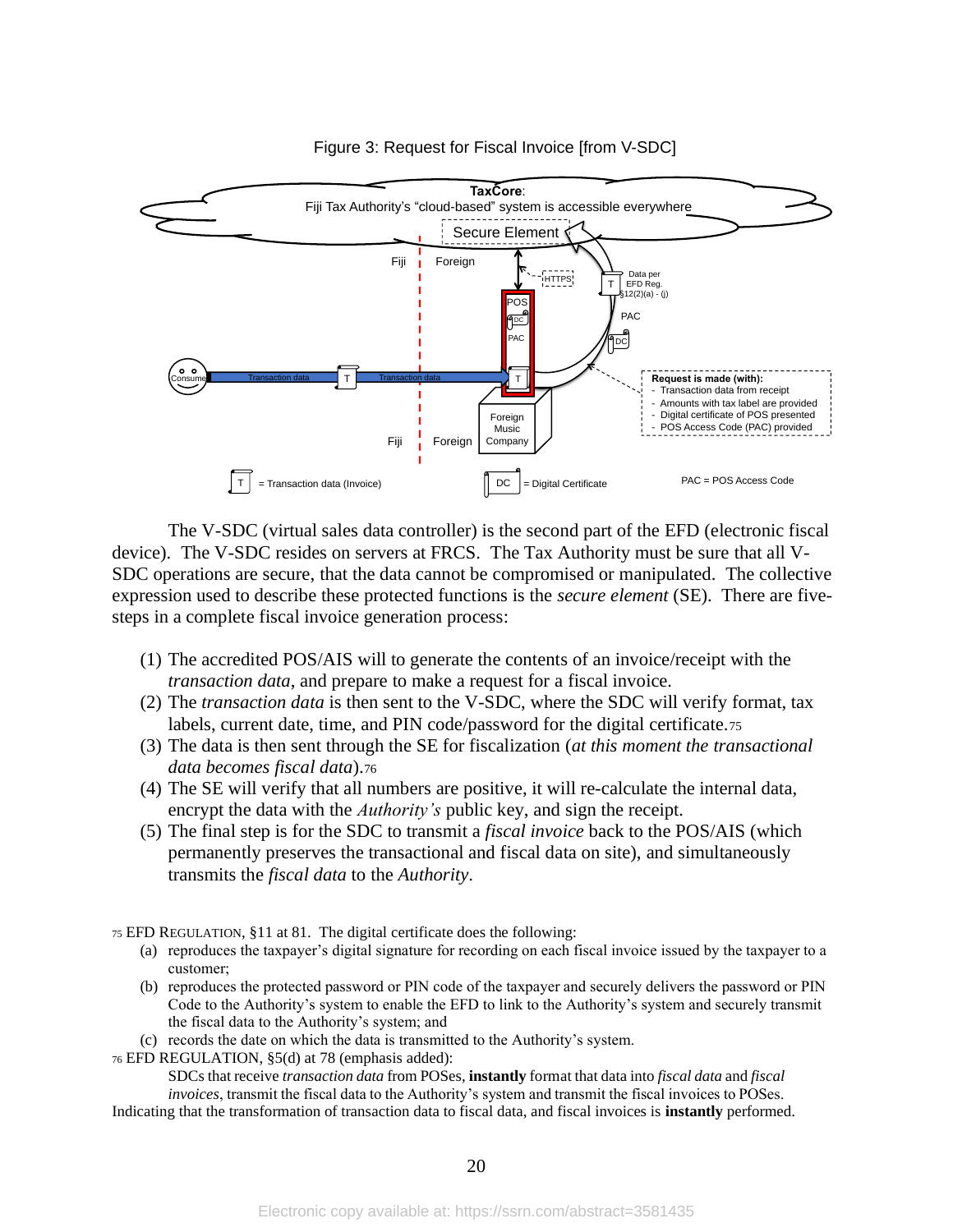The final customer (an online purchaser of remote services) will not notice a time delay in the issuance of a fiscal invoice. The five-step process needed to produce a fiscal invoice will take less than three milliseconds to complete. The only visible difference between a traditional transaction and a fiscal invoice transaction is that the receipt (invoice) will have a scannable QR code. The QR code will allow the customer to verify the accuracy of the data on the receipt (invoice) with records of the transaction retained on the *Authority's system*. Figure 4 (below) completes the *request* made in Figure 3 by providing the *response* of the Tax Core.





At this point, both the Tax Core located in the FRCS, and the POS system in the Foreign Music Company will have a complete digital record of all the Fiji transaction engaged in by the Foreign Music Company. The final consumer(s) would also have complete access to their own transaction records, and could verify any transaction by scanning the QR code on the invoice (receipt). At current rates (9%) a purchase of remote services for FJ\$1,000 would attract a VAT of FJ\$90, or in the case of New Zealand, the current GST rate (15%) on a purchase of NZ\$1,000 would attract GST of NZ\$150.

Currently, Fiji does not collect the FJ\$90, but New Zealand, under §8(3)(c) of the *Netflix Tax* would expect the Foreign Music Company to report and remit NZ\$150, provided it had exceeded the NZ\$60,000 gross sales threshold. A *remote audit* of the Foreign Music Company would be possible under the extension of Fiji's VMS being discussed here, because all the necessary data would be immediately available in the FRCS's Tax Core, but is currently unavailable in New Zealand. But if it were, then both the specific NZ\$1,000 transaction and the aggregate sales figures (whether they are higher or lower than NZ\$60,000) could easily be determined remotely.

However, we should take a step back for a moment and consider the options that Fiji has in collecting its FJ\$90, given that it has considerable experience working with a VMS data, and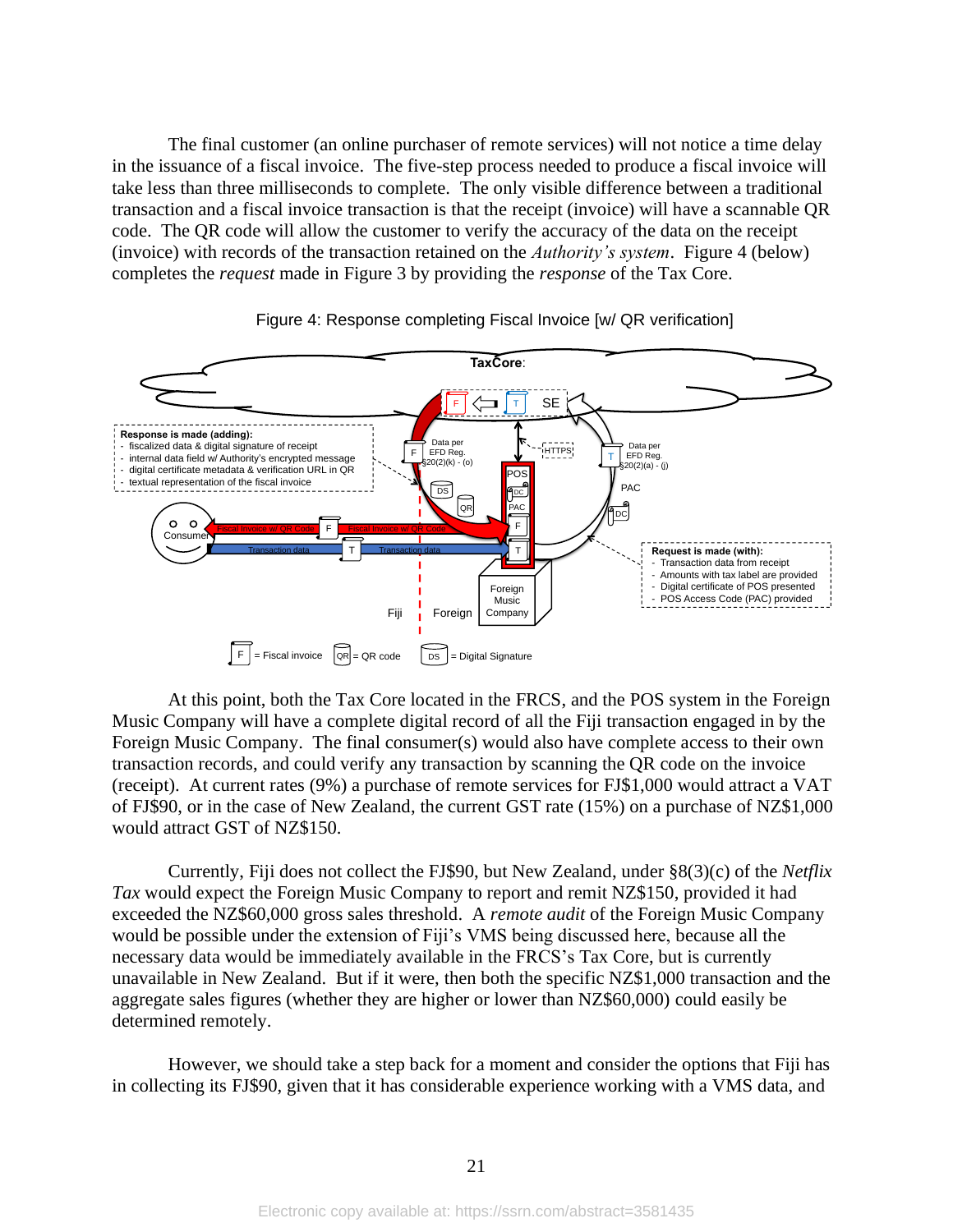given that it has not already adopted a complex Netflix Tax statutory regime. Working from a clean slate, Fiji (or any other jurisdiction) could:

- (a) take the New Zealand approach and extend its taxing jurisdiction extra-territorially and *directly impose* on the Foreign Music Company an obligation to register, collect and remit the Fiji VAT, but supplement the New Zealand statutory remedy with an extended VMS that pulled in any remote transaction made with a Fiji business or consumer; or
- (b) impose a *use tax* obligation on the Fiji consumer(s) who made the purchase(s), in a manner similar to the *use tax* in the US, and do this in tandem with an extension of the VMS, but to do this effectively the *fiscal invoice* would have to incorporate identifying information about the customer as part of the initial transaction data for the purchase; or
- (c) be creative, extend the VMS to remote sellers, and then use the QR code in a new way, by allowing the customer to shift tax reporting, collecting and remission obligations from the customer, as in (b), to the seller, as in (a), by giving the customer the ability to compel this shift by simply by scanning the QR code on the receipt, which would both verify the accuracy of the receipt and notify the seller (and the tax authority) that all tax reporting obligations was shifted to it; or
- (d) adopt Brazilian SPED-like rules and deny legal enforceability to any foreign contract for purchases that was not memorialized in a digital receipt/ invoice without a valid (and buyer verified) QR code, and couple that rule with the option in (c), which would shift VAT reporting, collection and remission obligations to the seller upon the scanning of the QR code.

While (a) is the New Zealand approach, and has complex statutory rules, (b) may not be workable as it raises privacy concerns if it was felt that the government was collecting a database of all consumer purchases. (c) and (d) however basically extend the VMS to cross-border transactions with incentives to get the consumer to "close the digital consumption loop" without disclosing personal information.

By getting consumers to verify purchases by scanning QR codes, the VMS system would become a strong barrier to retail fraud. If consumers could be encouraged to demand *fiscal invoices* from remote sellers, and they would then confirm the accuracy of the invoice by scanning the QR code, retailers would be on guard to issue proper invoices and the tax data would be immediately recorded in the Tax Core. This would be an especially effective campaign when the retailers (on the internet) were companies that the consumers do not know. Verifying the transaction accuracy, and removing a tax filing obligation from consumers would seem to be effective incentives.

Option (d) goes one step further than (c) by denying enforceability to sales agreements that are not preserved in a valid *fiscal invoice*. The *fiscal invoice* would become a consumer bulwark against internet scammers, because a scammer is highly unlikely to register with the tax authority and install a certified POS that would communicate automatically, in real-time, transaction-by transaction with the tax authority. It is very likely that credit card processing companies would make the processing of a credit transaction contingent on (a) the buyer issuing a valid *fiscal invoice* and (b) on the consumer validating the invoice by scanning the QR code.

## **CONCLUSION**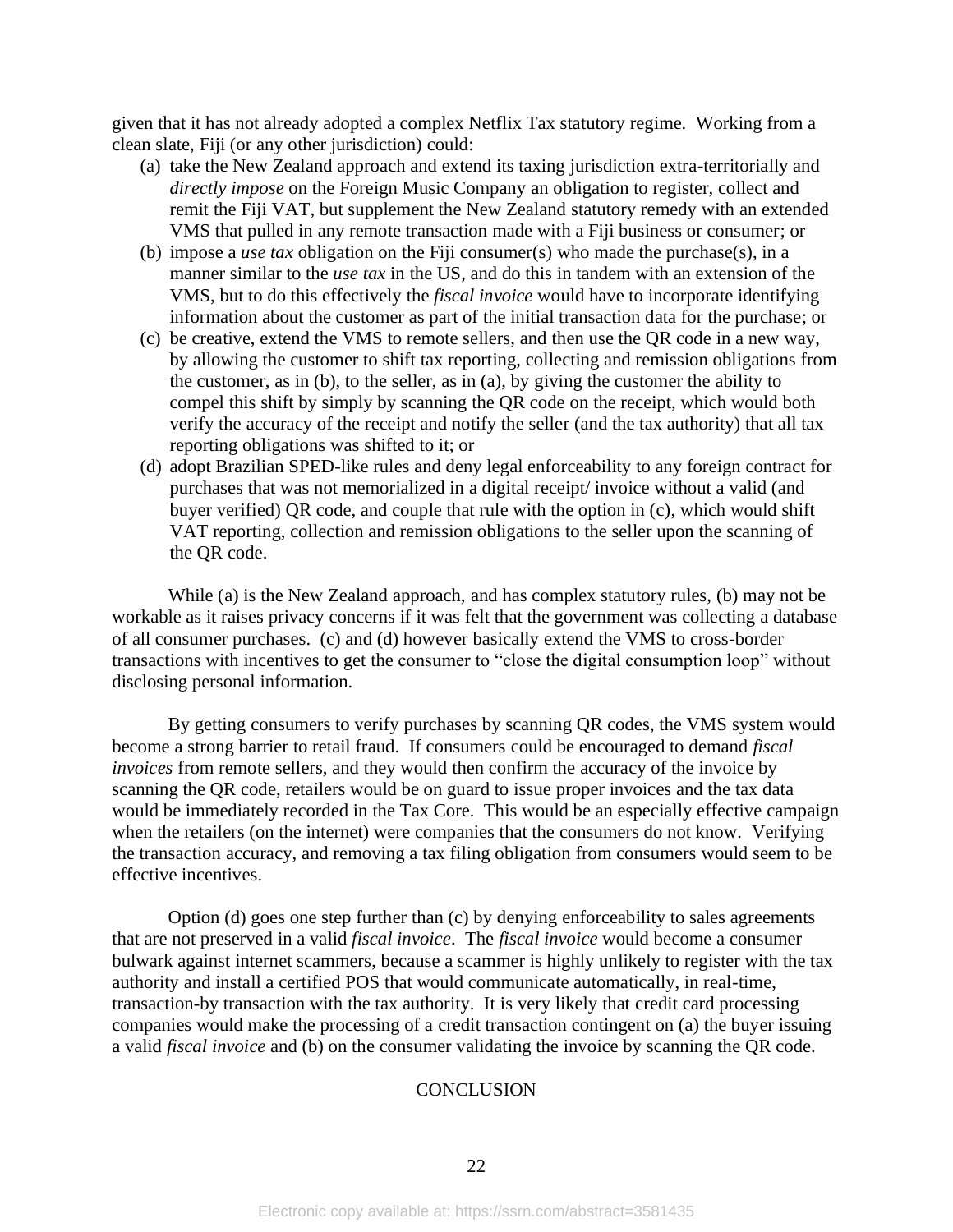VAT/GST avoidance schemes involving remote sales of services have been growing in importance for fifty-years or more according to the IMF. It has become a serious threat to revenue in recent years with the growth of the Internet as a place to buy and sell almost anything. Technology has been the tax avoidance accelerant.

Statutory draftsmen (New Zealand) have looked at this problem directly with what has been called the *Netflix Tax*. Technologist (Fiji) have been struggling with similar problems and have developed systems that would seem to address remote sales of services more effectively than these traditional approaches. It would seem that fighting technology with technology has some distinct advantages over a traditional (written) statute and regulation approach, and this paper begins to show where these advantages reside.

The most significant take-away from this introductory analysis is that we need to become more comfortable with the fact that the preferred platform for technology-based regulation is the computer code itself. *Code is law,* was Larry Lessig's formulation in 2000.

Our choice is not between "regulation" and "no regulation." The code regulates. It implements values, or not. It enables freedoms, or disables them. It protects privacy, or promotes monitoring. People choose how the code does these things. People write the code. Thus, the choice is not whether people will decide how cyberspace regulates. People – coders – will. The only choice is whether we collectively will have a role in their choice – and thus in determining how these values regulate – or whether collectively we will allow the coders to select our values for us.<sup>77</sup>

Larry was not thinking about taxation at the time he wrote the passage above as a Professor at Harvard Law School with the Berkman Center for Internet and Society, and neither were we across the hall at the International Tax Program, but today we can certainly add tax to his list of opposed outcomes. The technology behind tax systems (the code) will either enforce tax collection or facilitate avoidance.

The contrast analyzed here between a technological tax reform in Fiji and a traditional (statute and regulation) reform in New Zealand is not complete. There are still a number of things to consider in subsequent papers, including:

- The general impossibility of *remote enforcement* of compliance with the Netflix Tax (New Zealand), and the use of *proof of audit* functionality to get remote enforcement (Fiji);
- Difficulty enforcing non-resident *threshold rules* (New Zealand), and the use of *digital counters* to accomplish this effort remotely (Fiji);
- Problems arising from potential *double taxation* of remotely supplied services (New Zealand), and the use of the VMS's *internal blockchain* (mini blockchain) functionality to solve this problem smoothly (Fiji);
- Imputing *digital marketplace liability*, and the similar issues with sales agents (New Zealand), and use of the *VMS* to transparently manage this structure remotely (Fiji);

<sup>77</sup> Lawrence Lessig, *Code Is Law – On Liberty and Cyberspace*, HARVARD MAGAZINE (January-February 2000)